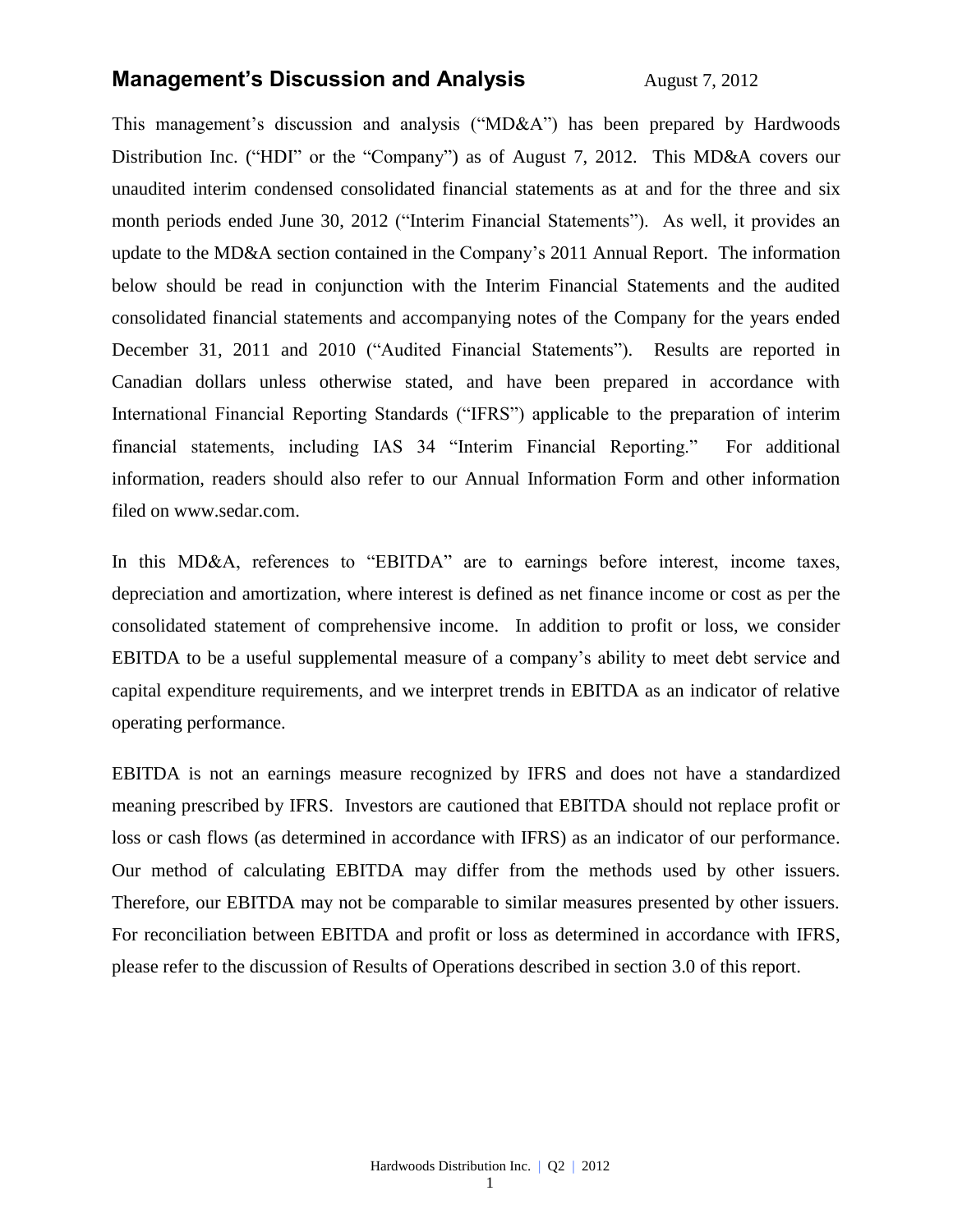

# **Contents**

This MD&A includes the following sections:

- 1.0 Executive Summary
	- 1.1 Overview
	- 1.2 Outlook
- 2.0 Background
	- 2.1 Company Overview
	- 2.2 Business and Industry Overview
- 3.0 Results of Operations
	- 3.1 Three Month Periods Ended June 30, 2012 and June 30, 2011
	- 3.2 Six Month Periods Ended June 30, 2012 and June 30, 2011
- 4.0 Quarterly Financial Information and Seasonality
- 5.0 Liquidity and Capital Resources
	- 5.1 Cash Flows from Operating, Investing and Financing Activities
	- 5.2 Working Capital
	- 5.3 Revolving Credit Facilities and Debt Management Strategy
	- 5.4 Contractual Obligations
	- 5.5 Off-Balance Sheet Arrangements
	- 5.6 Financial Instruments
	- 5.7 Share Data
	- 5.8 Dividends
- 6.0 Related Party Transactions
- 7.0 Critical Accounting Estimates and Adoption of Changes in Accounting Policies
	- 7.1 Critical Accounting Estimates
	- 7.2 Adoption of New Accounting Standards
- 8.0 Risks and Uncertainties
- 9.0 Internal Control over Financial Reporting
- 10.0 Note Regarding Forward Looking Information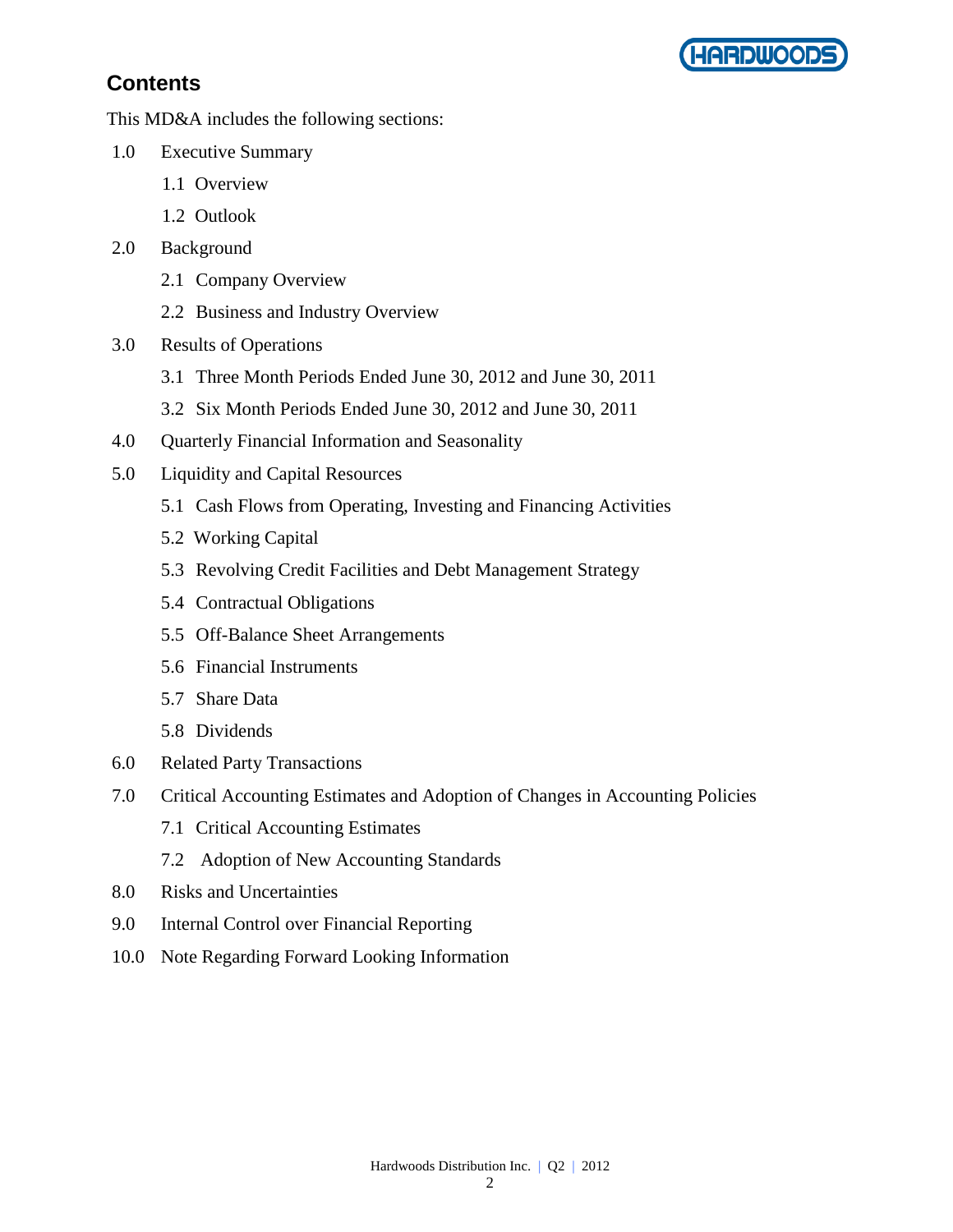## **1.0 Executive Summary**

### 1.1 Overview

Our financial performance continued to strengthen in the second quarter and first half of 2012 as we achieved our best results in over four years. For the three months ended June 30, 2012, we grew revenue by 39.6%, gross profit by 37.8%, EBITDA by 59.9% and profit by 57.3% as compared to the second quarter of 2011. For the six months ended June 30, 2012, revenue increased 39.9%, gross profit was up 40.8%, EBITDA climbed 113.8% and profit increased by 344.7% as compared to the same period in the preceding year.

*Three Months Ended June 30th :*



**EBITDA (C\$ millions)**







*Six Months Ended June 30th :*



These gains reflect gradual market improvement, and the successful implementation of our market expansion strategies. Throughout the first half of 2012, we successfully diversified into the commercial construction markets, grew sales of our high-quality line of import products, and increased revenues in major metropolitan market where we previously had no presence or limited representation relative to the size of the market.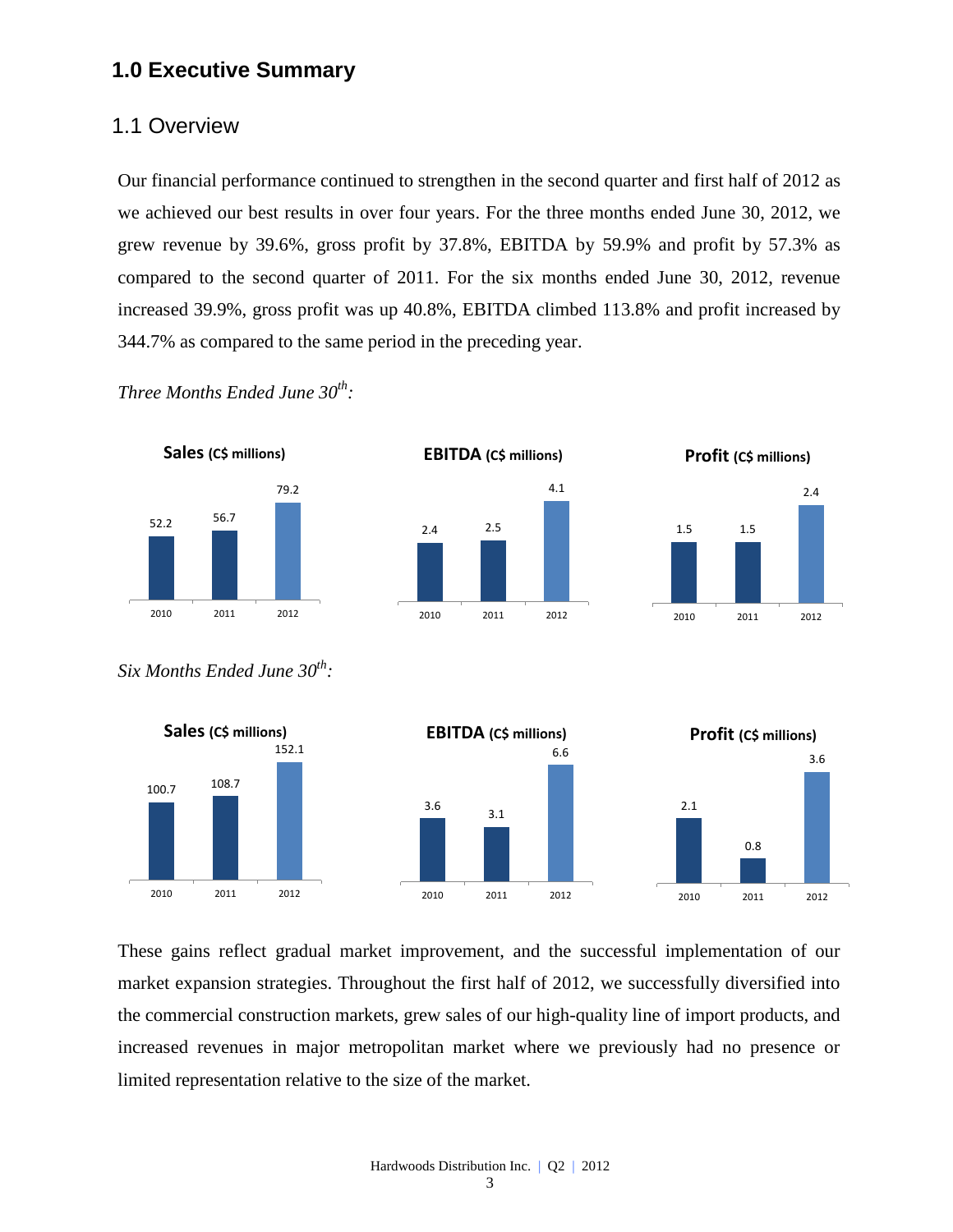The addition of the Frank Paxton Lumber Company business ("Paxton"), acquired in September 2011, played a significant role in our performance improvements. All five of the Paxton branches are performing at or above expectations and we have been successful in continuing to grow this business. We are also achieving solid organic growth from our existing branches by adding experienced sales representatives and implementing our other market strategies. In California, the success of our efforts supports the re-opening of our Sacramento branch which will occur in the third quarter of 2012, bringing our total number of branches in California to three. This is a very positive development in a region which was one of the hardest hit in the US housing market downturn.

On the market front, the seasonally adjusted annual rate of US housing starts were up 23.6% year-over-year to 760,000 at the end of June, according to the US Census Bureau, but remain well below the historical norm of approximately 1.2 million starts. Hardwood lumber prices, which were flat year-over-year, also remain below the 10-year average according to the Hardwood Review. Competition remained intense in all of our markets and put pressure on our ability to achieve product price increases. Given that Hardwoods is performing well at historically low levels of market demand and pricing and high levels of competition, we see significant upside potential should economic conditions make a more pronounced turnaround.

The Canadian residential construction market and the North American non-residential market were generally less affected by the economic downturn, and as such, offer less recovery-related growth potential. However both markets continued to demonstrate stable performance in the second quarter and first half of 2012, compared to the prior year, and we are continuing to achieve growth in both. In the non-residential construction market, we have been successful in opening new commercial customer accounts as we target this market. In Canada, we have achieved growth in Ontario as part of our focus on building our presence in larger markets.

Financially, our balance sheet remains strong. As at June 30, 2012, we had a conservative debtto-total capital ratio of 26.6% and over \$18 million of unused borrowing capacity, which provides the flexibility to continue implementing our strategy, including pursuing attractive acquisition opportunities that provide a strong strategic fit.

## 1.2 Outlook

We anticipate continued gradual improvement in market conditions through the balance of 2012, with further gains in US housing starts, steady demand in Canadian housing starts and a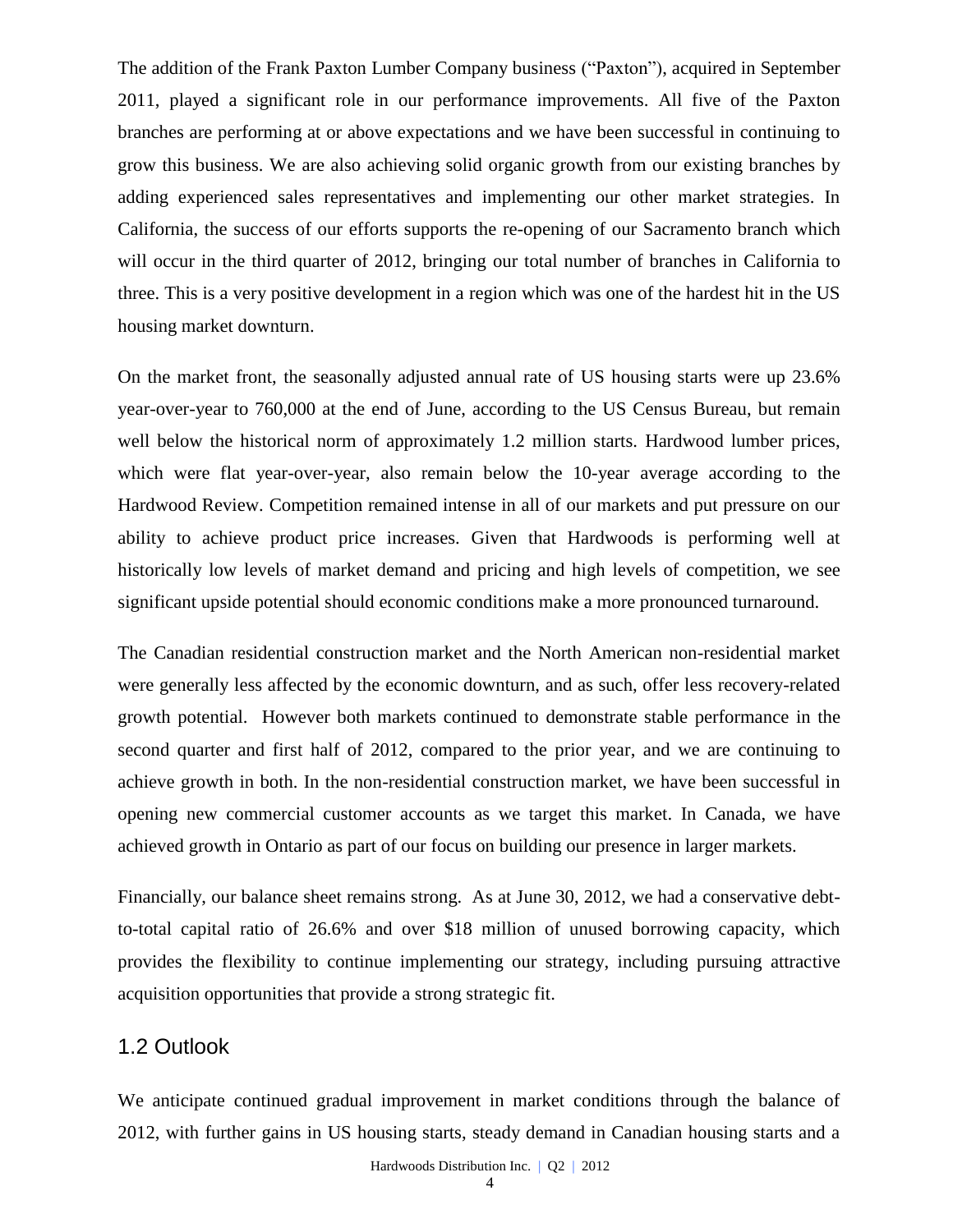reasonable level of activity in non-residential construction markets. However competition remains intense and could continue to put pressure on product prices and margins.

We expect that continued performance improvements will be driven primarily by our market expansion strategies. Specifically, we will continue to:

- Strengthen our presence in the commercial and institutional construction markets, including leveraging Paxton's products and capabilities to make a broader range of products available to customers in these sectors.
- Grow our successful import program by seeking out attractive new products and introducing our branded lines of import products to Paxton's base of customers.
- Solidify and further expand our presence in new geographic markets that we entered as a result of the Paxton acquisition, while targeting additional growth in selected existing markets.

We believe the Paxton operations provide significant opportunities for continued near-term growth, and we have begun to invest in new machinery to take advantage of identified market needs and opportunities. The opening of the additional branch in Sacramento, California, as well as additional import product opportunities, is also expected to contribute to growth in the second half of 2012.

Key priorities for the balance of the year will be to continue executing our growth and operating strategies, including seeking out acquisition opportunities that further increase shareholder value.

# **2.0 Background**

## 2.1 Company Overview

Hardwoods Distribution Inc. is a publicly traded company that holds, indirectly, a 100% ownership interest in Hardwoods Specialty Products LP and Hardwoods Specialty Products US LP (collectively, "Hardwoods" or the "Business"). The Company was formed in order to convert Hardwoods Distribution Income Fund (the "Fund") from an income trust structure to a corporation. The Fund was converted to a corporation by way of a plan of arrangement effective July 1, 2011, and the Fund was wound up into HDI. Hardwoods Distribution Inc. is listed on the [Toronto Stock Exchange and trades under the symbol](http://tmx.quotemedia.com/quote.php?qm_symbol=TPK&locale=EN) HWD.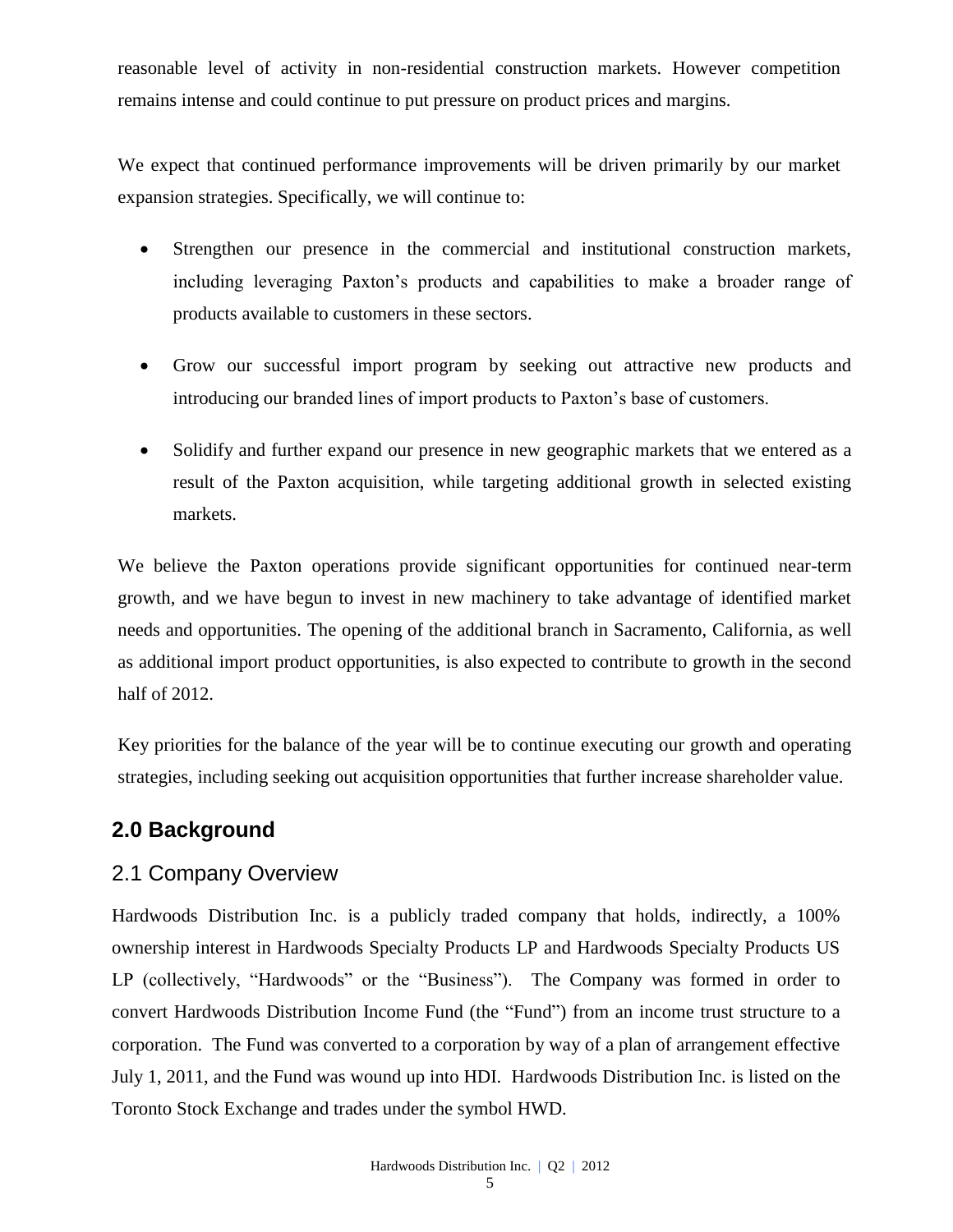### 2.2 Business and Industry Overview

Serving customers for over 50 years, Hardwoods is one of North America's largest distributors of high-grade hardwood lumber and specialty sheet goods to the cabinet, moulding, millwork, furniture and specialty wood products industries. At June 30, 2012 we operated 30 distribution facilities located in 16 states and 5 provinces throughout North America. To maximize inventory management, we utilize a hub and spoke distribution system, with major hub distribution centres holding the bulk of our inventory and making regular truck transfers to replenish stock in satellite distribution centres that are located in smaller markets.

Approximately 40% of our product mix is made up of high-grade hardwood lumber. The balance is made up of sheet goods and other specialty products, including hardwood plywood and non-structural sheet goods such as medium-density fiberboard, particleboard and melaminecoated stock. Our sheet goods and lumber are complementary product lines; both are key products used by our customers in the manufacture of their end-use products.

Our role in the industry is to provide the critical link between mills that manufacture large volumes of hardwood lumber and sheet goods, and industrial customers that require smaller quantities of many different hardwood products for their own manufacturing processes. We provide a means for hundreds of hardwood mills to get their product to thousands of small-tomid-sized industrial manufacturers. We add value to our suppliers by buying their product in volume and paying them promptly, effectively acting as their third-party sales force. We add value for our customers by providing them with the materials they need on a just-in-time basis, remanufacturing materials to customer specifications where required, selling in smaller quantities and offering a wider range of product selection than the customer would be able to purchase directly from an individual mill. We also provide an important source of financing for our customers by allowing them to buy material from us on approved credit.

Our customer base manufactures a range of end-use products, such as cabinetry, furniture and custom millwork. These products in turn are sold into multiple sectors of the economy, including new home construction, renovation, non-residential construction and institutional markets. As a result of this diversity, it is difficult to determine with certainty what proportion of our products ends up in each sector of the economy. We estimate at least 50% of our products are used in new residential construction, in the form of cabinets, mouldings, custom finishing, and home furniture. We believe the balance of our products end up in other sectors of the economy not associated with new residential construction, such as home renovations, finishing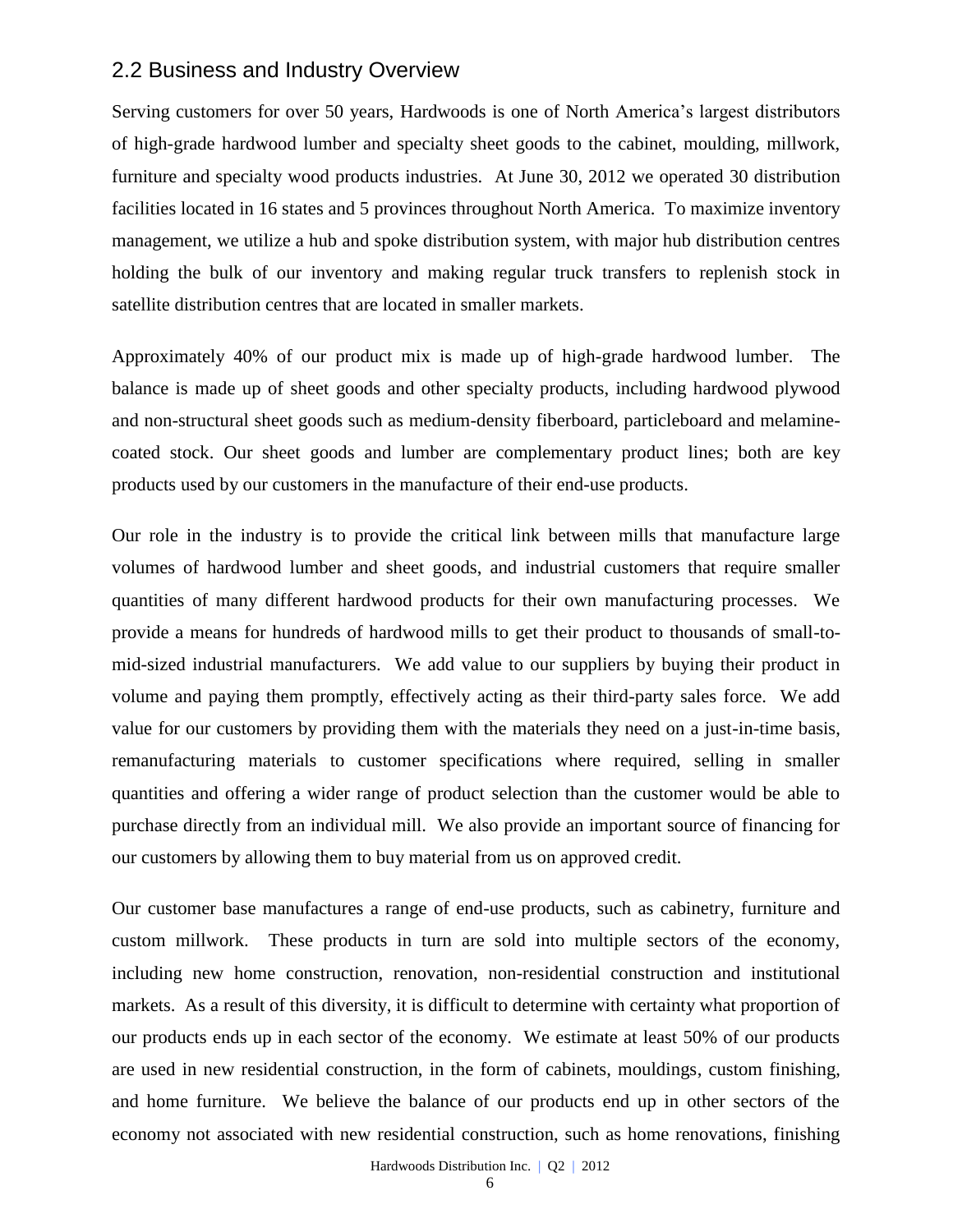millwork for office buildings, restaurant and bar interiors, hotel lobbies, retail point-of-purchase displays, schools, hospitals, custom motor coaches, yacht interiors and other specialty areas.

The majority of the hardwood lumber distributed in North America is harvested from North American hardwood forests, located principally in the Eastern United States, and is milled by hundreds of small mills. Imported hardwood lumber is largely limited to specialty species that generally do not compete with domestic hardwood lumber. Sheet goods are generally produced in North America by large manufacturers using domestic hardwoods and other materials, although imported hardwood plywood volumes have been increasing. Both domestic and imported hardwood lumber and plywood are distributed principally by third parties such as us. Historically, balanced supply and demand conditions have resulted in a stable pricing environment for hardwood lumber and hardwood plywood. More recently, global economic conditions and weaker US housing markets have resulted in supply/demand imbalances and greater variability in product pricing.

The North American economy is currently experiencing a slow recovery after a significant economic downturn in housing and construction, which are key markets for the hardwood products that we distribute. However, current levels of housing and construction activity in North America are low relative to expected longer-term population and housing trends. We believe that when a sustained economic recovery takes hold, prospects for our industry are attractive.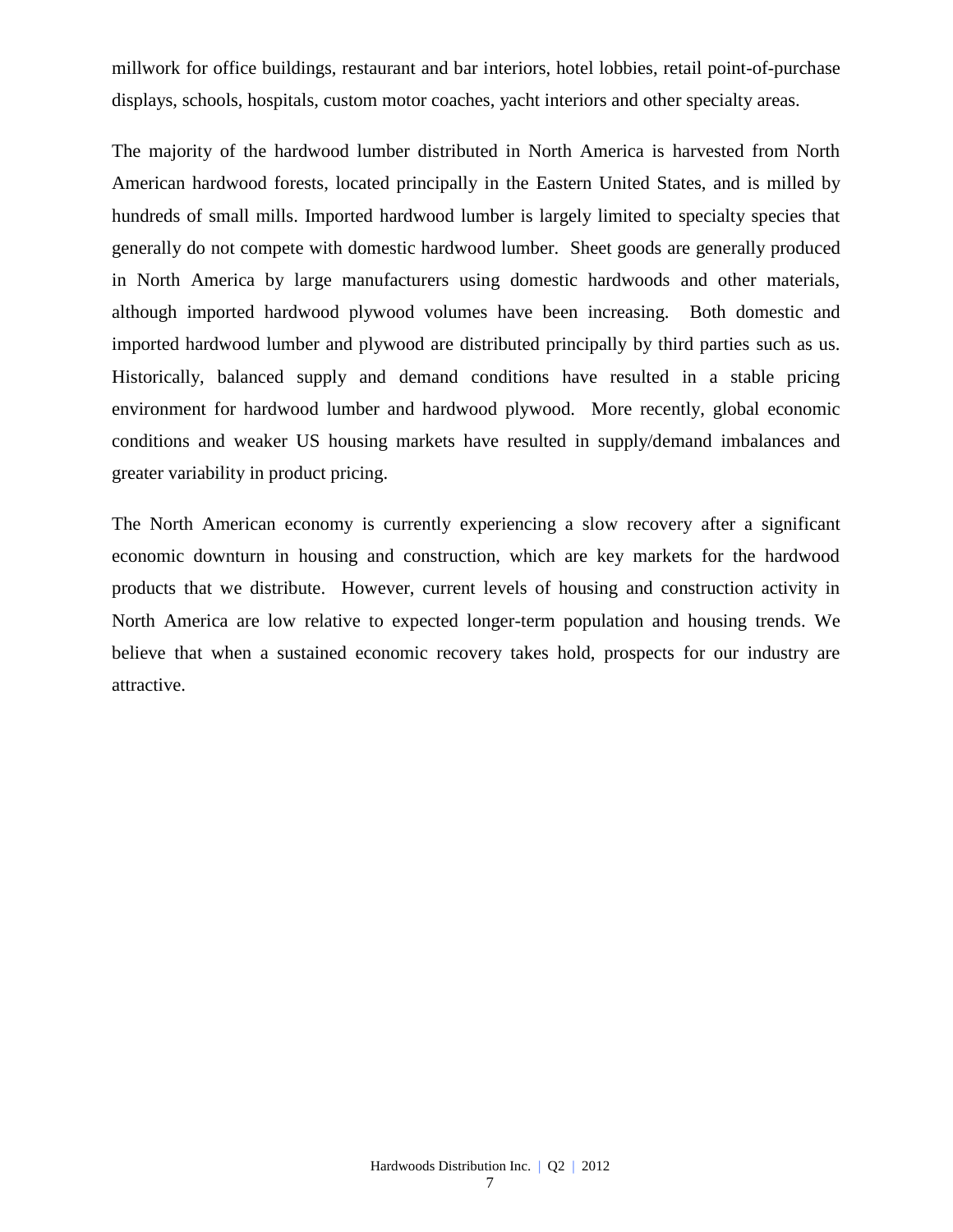# **3.0 Results of Operations**

# 3.1Three Months Ended June 30, 2012 and June 30, 2011

|                                                                                                  | For the three months | For the three months |                            |                     |
|--------------------------------------------------------------------------------------------------|----------------------|----------------------|----------------------------|---------------------|
|                                                                                                  | Ended June 30,       | Ended June 30,       | \$ Increase                | % Increase          |
| Total sales                                                                                      | \$<br>2012<br>79,153 | \$<br>2011<br>56,718 | (Decrease)<br>\$<br>22,435 | (Decrease)<br>39.6% |
| Sales in the US (US\$)                                                                           | 55,686               | 35,450               | 20,236                     | 57.1%               |
| Sales in Canada                                                                                  | 22,909               | 22,371               | 538                        | 2.4%                |
| Gross profit                                                                                     | 13,894               | 10,085               | 3,809                      | 37.8%               |
| Gross profit %                                                                                   | 17.6%                | 17.8%                |                            |                     |
| Operating expenses                                                                               | (10, 141)            | (7, 762)             | 2,379                      | 30.6%               |
| Profit from operating activities                                                                 | 3,753                | 2,323                | 1,430                      | 61.6%               |
| Add: Depreciation and amortization                                                               | 312                  | 219                  | 93                         | 42.5%               |
| Earnings before interest, taxes, depreciation and                                                |                      |                      |                            |                     |
| amortization and non-controlling interest ("EBITDA")<br>Add (deduct):                            | \$<br>4,065          | \$<br>2,542          | \$<br>1,523                | 59.9%               |
| Depreciation and amortization                                                                    | (312)                | (219)                | 93                         | 42.5%               |
| Net finance income (costs)                                                                       | 135                  | (47)                 | 182                        | 387.2%              |
| Income tax expense                                                                               | (1,511)              | (765)                | 746                        | 97.5%               |
| Profit for the period                                                                            | \$<br>2,377          | \$<br>1,511          | \$<br>866                  | 57.3%               |
| Basic and fully diluted profit per share/unit                                                    | \$<br>0.15           | \$<br>0.10           |                            |                     |
| Average Canadian dollar exchange rate for one US dollar                                          | 1.010                | 0.968                |                            |                     |
| \$56.7 million during the same period in 2011. This was our highest quarterly sales result in    |                      |                      |                            |                     |
| nearly five years. Incremental sales from the Paxton operations contributed \$14.4 million, or   |                      |                      |                            |                     |
| 64% of the increase, while organic growth from existing operations accounted for \$8.0 million,  |                      |                      |                            |                     |
|                                                                                                  |                      |                      |                            |                     |
| or 36% of the sales increase.                                                                    |                      |                      |                            |                     |
| The organic sales growth reflects improved market conditions as well as the success of market    |                      |                      |                            |                     |
| expansion strategies introduced in late 2010, as discussed in section 1.0 of this report. A year |                      |                      |                            |                     |
|                                                                                                  |                      |                      |                            |                     |
| and a half after launching these strategies our execution is continuing to pay off.              |                      |                      |                            |                     |
| Sales in our US operations were US\$55.7 million, an increase of US\$20.2 million or 57.1%       |                      |                      |                            |                     |
| compared to the same period in the prior year. Approximately US\$14.2 million of this growth     |                      |                      |                            |                     |
| was provided by the Paxton operations, while the remaining US\$6.0 million of the increase       |                      |                      |                            |                     |
| reflects organic sales growth of 17.1%. Sales in Canada, a market which has seen more stable     |                      |                      |                            |                     |
| ongoing demand for hardwoods throughout the recent economic downturn and is not affected by      |                      |                      |                            |                     |
| the Paxton acquisition, increased by a more modest \$0.5 million or 2.4% in the second quarter.  |                      |                      |                            |                     |
| <b>Gross Profit</b>                                                                              |                      |                      |                            |                     |
|                                                                                                  |                      |                      |                            |                     |
|                                                                                                  |                      |                      |                            |                     |
| Gross profit for the three months ended June 30, 2012 was \$13.9 million, an increase of \$3.8   |                      |                      |                            |                     |

#### **Sales**

### **Gross Profit**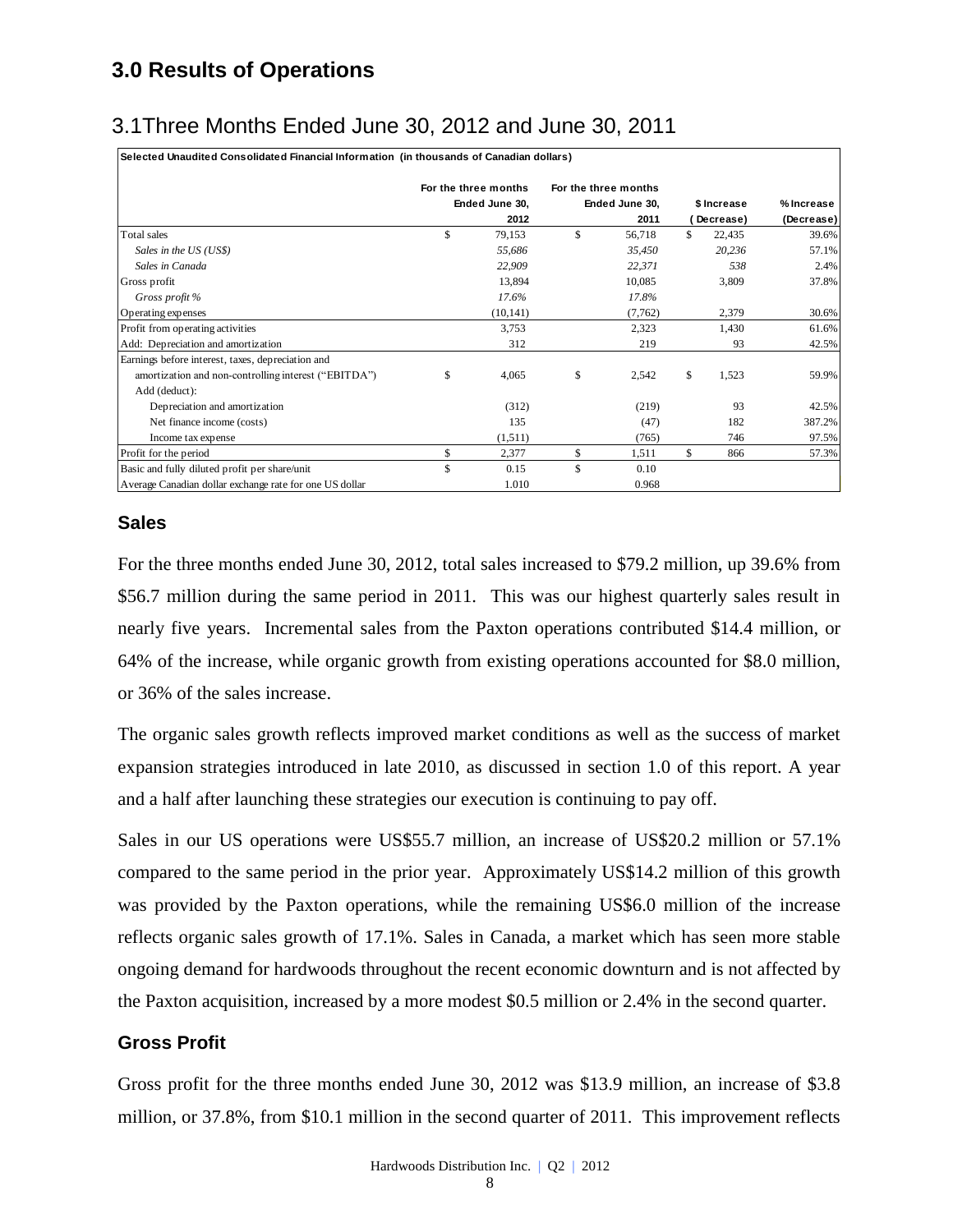higher sales for the period, partially offset by a lower gross profit margin. As a percentage of sales, second quarter gross profit was 17.6%, compared to 17.8% in the same period in 2011. The decrease in gross profit margin is predominantly attributed to competitive market conditions, which impacted upon our ability to make price adjustments during the quarter, as well as changes in product mix.

#### **Operating Expenses**

Operating expenses were \$10.1 million in the second quarter of 2012, compared to \$7.8 million during the second quarter of 2011, an increase of \$2.4 million. This increase primarily reflects incremental expenses related to the acquired Paxton operations, partially offset by the absence of \$0.3 million of corporate conversion costs that were incurred in the second quarter of 2011, but were not repeated in the 2012 period. As a percentage of sales, second quarter 2012 operating expenses were 12.8% of sales, compared to 13.7% in 2011.

### **EBITDA**

For the three months ended June 30, 2012, EBITDA increased to \$4.1 million, up \$1.5 million from \$2.5 million in the second quarter of 2011. The significant year-over-year improvement in EBITDA reflects the \$3.8 million increase in gross profit, partially offset by the \$2.4 million increase in operating expenses.

### **Income Tax Expense**

An income tax expense of \$1.5 million was recorded in the second quarter of 2012, compared to \$0.8 million in the same period in the prior year. The increase in income tax expense reflects higher taxable income generated during the three months ended June 30, 2012 compared to the comparable period in 2011.

#### **Profit for the Period**

Profit for the three months ended June 30, 2012 increased to \$2.4 million, from \$1.5 million during the same period in 2011. The \$0.9 million improvement reflects the \$1.5 million increase in EBITDA and a \$0.2 million decrease in net finance cost, partially offset by a \$0.1 million increase in depreciation and the \$0.7 million increase in income tax expense.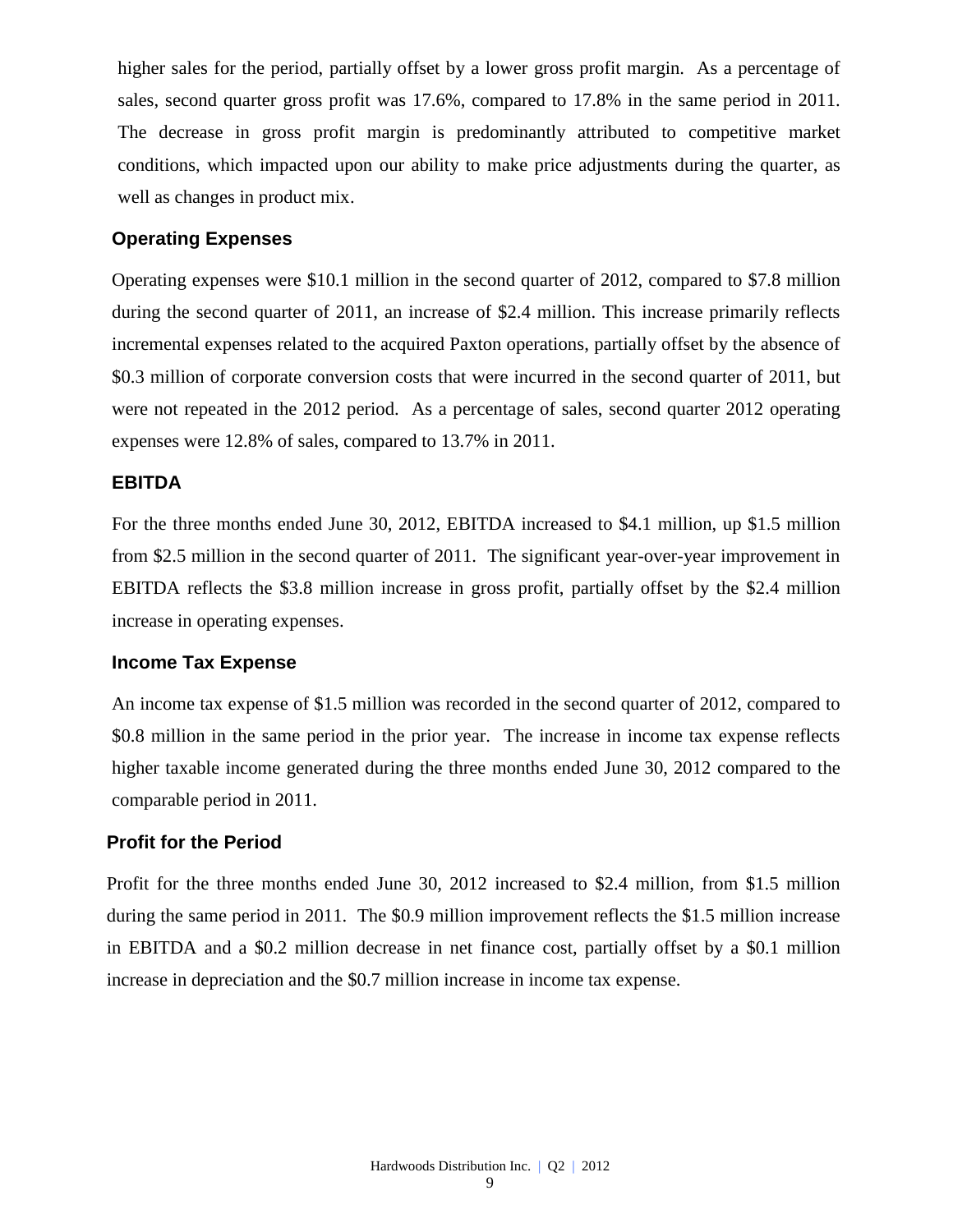# 3.2 Six Months Ended June 30, 2012 and June 30, 2011

| Selected Unaudited Consolidated Financial Information (in thousands of Canadian dollars) |                    |                    |              |             |            |
|------------------------------------------------------------------------------------------|--------------------|--------------------|--------------|-------------|------------|
|                                                                                          | For the six months | For the six months |              |             |            |
|                                                                                          | Ended June 30,     | Ended June 30,     |              | \$ Increase | % Increase |
|                                                                                          | 2012               | 2011               |              | Decrease)   | (Decrease) |
| Total sales                                                                              | \$<br>152,092      | \$<br>108,748      | \$           | 43,344      | 39.9%      |
| Sales in the US (US\$)                                                                   | 106,786            | 67,290             |              | 39,496      | 58.7%      |
| Sales in Canada                                                                          | 44,697             | 43,013             |              | 1,684       | 3.9%       |
| Gross profit                                                                             | 27,004             | 19,184             |              | 7,820       | 40.8%      |
| Gross profit %                                                                           | 17.8%              | 17.6%              |              |             |            |
| Operating expenses                                                                       | (20, 991)          | (16, 534)          |              | 4,457       | 27.0%      |
| Profit from operating activities                                                         | 6,013              | 2,650              |              | 3,363       | 126.9%     |
| Add: Depreciation and amortization                                                       | 614                | 450                |              | 164         | 36.4%      |
| Earnings before interest, taxes, depreciation and                                        | \$<br>6,627        | \$<br>3,100        | $\mathbb{S}$ | 3,527       | 113.8%     |
| amortization and non-controlling interest ("EBITDA")                                     |                    |                    |              |             |            |
| Add (deduct):                                                                            |                    |                    |              |             |            |
| Depreciation and amortization                                                            | (614)              | (450)              |              | 164         | 36.4%      |
| Net finance income (costs)                                                               | (205)              | (782)              |              | (577)       | $-73.8%$   |
| Income tax expense                                                                       | (2,206)            | (1,058)            |              | 1,148       | 108.5%     |
| Profit for the period                                                                    | \$<br>3,602        | \$<br>810          | \$.          | 2,792       | 344.7%     |
| Basic and fully diluted profit per share/unit                                            | \$<br>0.22         | \$<br>0.06         |              |             |            |
| Average Canadian dollar exchange rate for one US dollar                                  | 1.006              | 0.977              |              |             |            |

### **Sales**

For the six months ended June 30, 2012 total sales were \$152.1 million, compared to \$108.7 million in the first half of 2011, an increase of \$43.3 million.

Our growth in sales came predominantly from our US operations, where first-half sales activity increased US\$39.5 million. Sales from the Paxton business, acquired in September 2011, contributed US\$28.3 million of this sales growth. The remaining US\$11.2 million of sales growth was generated by organic growth of 16.6% from Hardwoods existing US branch network, reflecting improved market conditions, as well as the benefits of strategy implementation as discussed in section 1.0 of this report.

Sales in Canada increased by a more modest \$1.7 million, or 3.9%, in the first half of 2012 compared to the same period in the prior year.

### **Gross Profit**

First-half gross profit increased to \$27.0 million, from \$19.2 million in the first six months of 2011. The increase in gross profit reflects higher sales, as well as a slightly higher gross profit margin. As a percentage of sales, gross profit was 17.8% in the first half of 2012, compared to 17.6% during the same period in 2011. The addition of the Paxton's in-house remanufacturing capability has added value to our product mix and been a positive influence on average gross profit margin.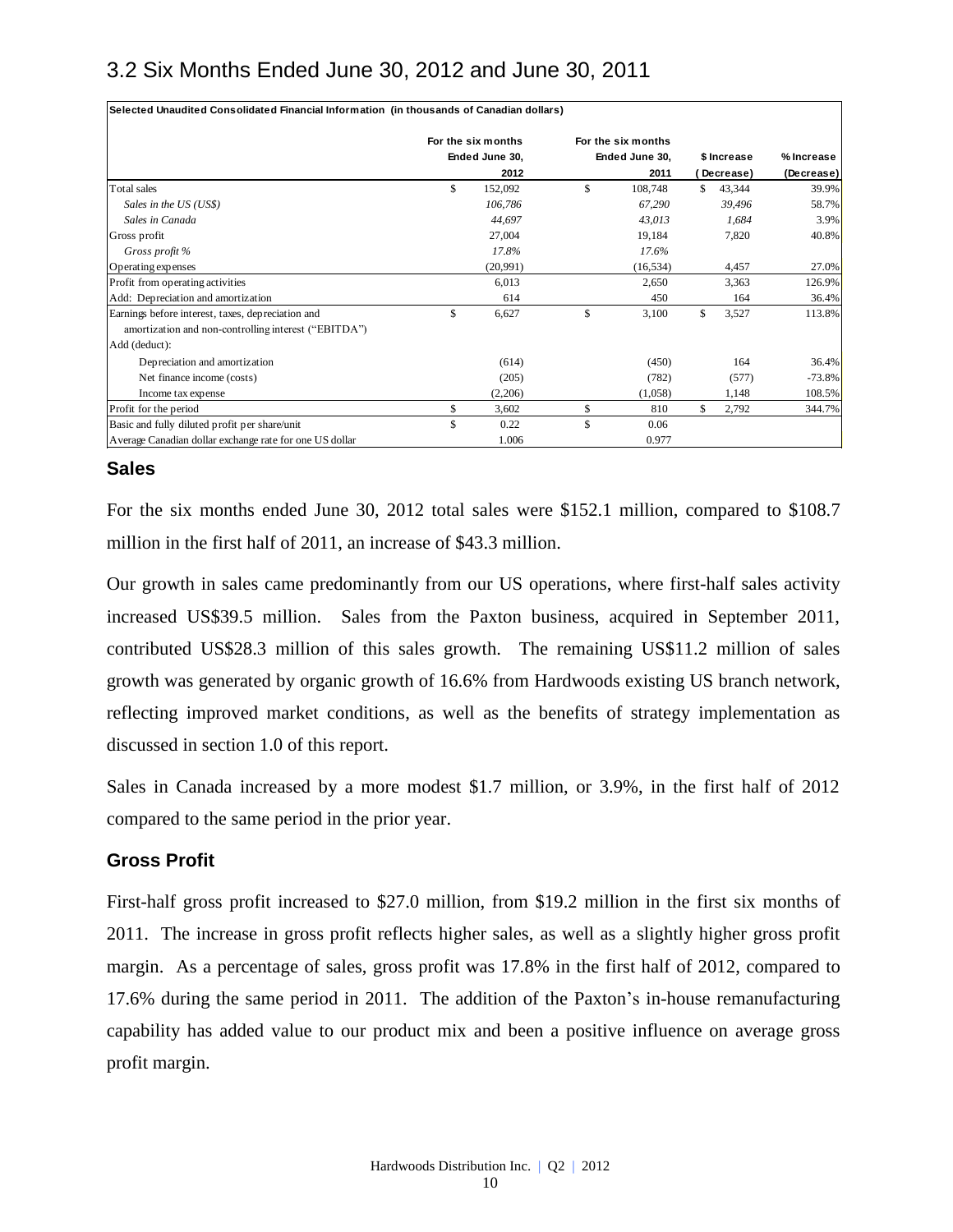### **Operating Expenses**

Operating expenses increased \$4.5 million to \$21.0 million in the first six months of 2012, from \$16.5 million during the same period in 2011. This increase reflects \$4.8 million of incremental expenses from the acquired Paxton operations, partially offset by the absence of \$0.6 million in costs which were incurred in the first half of 2011 as part of our conversion to a corporation, but which were not repeated in the current-year period. As a percentage of sales, first-half operating expenses were 13.8% of sales, compared to 15.2% in 2011.

### **EBITDA**

For the six months ended June 30, 2011, we increased EBITDA to \$6.6 million, from \$3.1 million during the same period in 2011. The \$3.5 million increase reflects the \$7.8 million increase in gross profit, partially offset by the \$4.5 million increase in operating expenses.

| Six months<br>Six months<br>ended<br>ended |                   | (in thousands of Canadian dollars)                       |
|--------------------------------------------|-------------------|----------------------------------------------------------|
| June 30<br>June 30<br>\$ Increase          |                   |                                                          |
| 2012<br>2011<br>Decrease)                  |                   |                                                          |
|                                            |                   | Finance expense:                                         |
| \$<br>\$<br>(350)<br>\$<br>104<br>(246)    |                   | Interest on bank indebtedness                            |
| (98)<br>(98)                               |                   | Amortization of deferred finance cost                    |
| (41)<br>(48)<br>(7)                        |                   | Accretion of finance lease obligation                    |
|                                            |                   | Change in fair value of                                  |
| (547)<br>(547)                             |                   | non-controlling interest                                 |
| (49)<br>49                                 |                   | Write-off of uncollectible interest on trade receivables |
| (110)<br>(110)                             |                   | Foreign exchange losses                                  |
| (440)<br>(1,049)<br>(609)                  |                   | Total finance expense                                    |
|                                            |                   | Finance income:                                          |
|                                            |                   | Imputed interest on                                      |
| 7<br>8<br>(1)                              |                   | employee loans receivable                                |
|                                            |                   | Interest on trade receivables                            |
| 193<br>259<br>(66)                         |                   | and customer notes                                       |
| 35<br>35                                   |                   | Foreign exchange gain                                    |
| 235<br>267<br>(32)                         |                   | Total finance income                                     |
|                                            | \$<br>\$<br>(205) | Net finance cost                                         |

## **Net Finance Cost**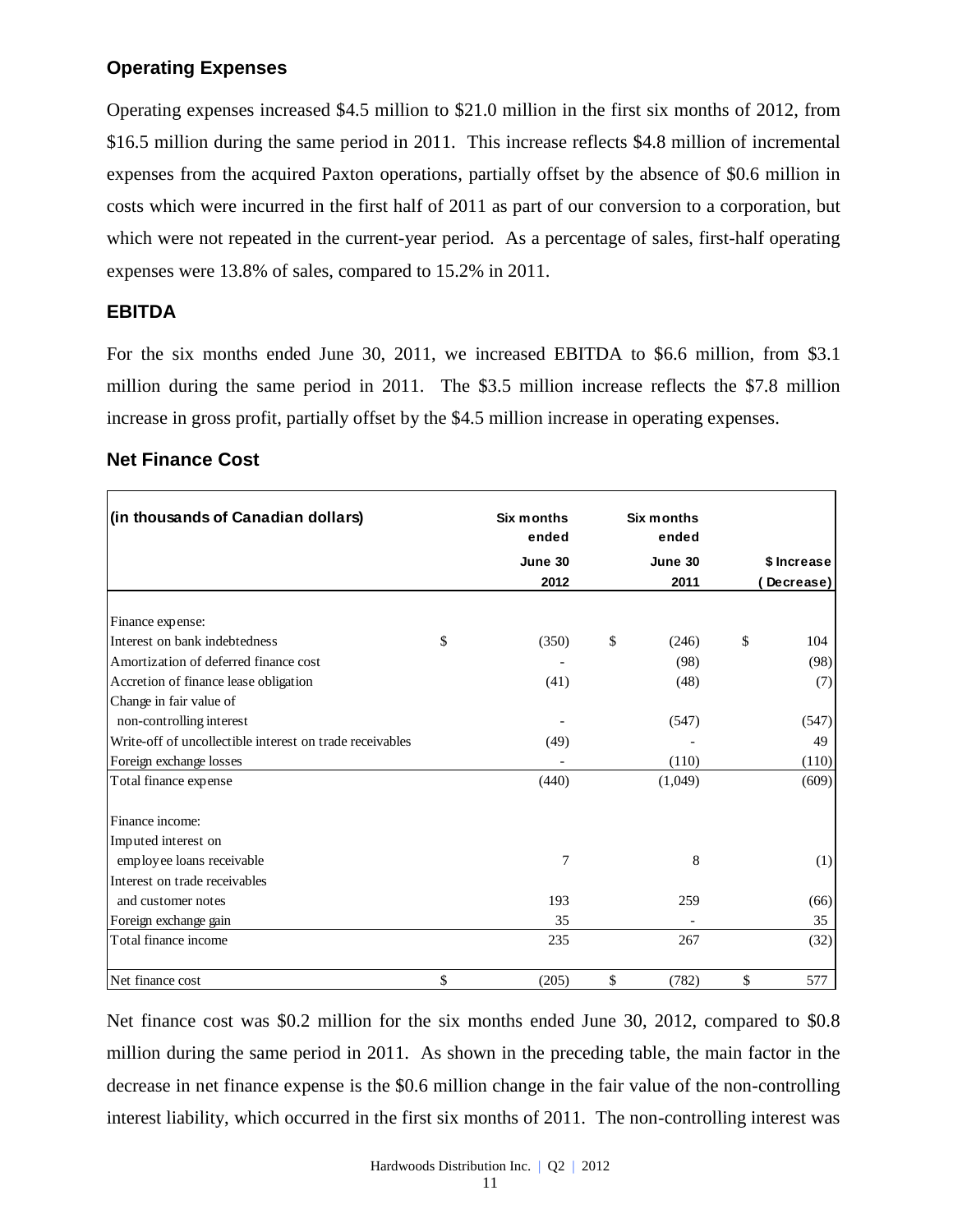exchanged for common shares in the Company concurrent with Hardwoods' conversion to a corporation on July 1, 2011. As the non-controlling interest did not exist in the six months ended June 30, 2012, no such fair value adjustment arose in the current-year period.

### **Income Tax Expense**

An income tax expense of \$2.2 million was recorded in the first six months of 2012, compared to \$1.1 million in the same period in 2011. The increase in income tax expense primarily reflects higher taxable income.

### **Profit for the Period**

Profit for the six months ended June 30, 2012 was \$3.6 million, compared to profit of \$0.8 million during the same period in 2011. The \$2.8 million increase in profit primarily reflects the \$3.5 million increase in EBITDA and \$0.6 million decrease in net finance expense, partially offset by a \$0.2 million increase in depreciation expense and the \$1.1 million increase in income tax expense.

# **4.0 Quarterly Financial Information and Seasonality**

| (in thousands of dollars)                        |    | Q <sub>2</sub><br>2012 |    | Q1<br>2012 |               | Q4<br>2011  |     | Q3<br>2011 |      | Q2<br>2011  | Q1<br>2011  |    | Q4<br>2010  |               | Q3<br>2010 |
|--------------------------------------------------|----|------------------------|----|------------|---------------|-------------|-----|------------|------|-------------|-------------|----|-------------|---------------|------------|
| Total sales                                      | \$ | 79,153                 | S  | 72,939     | <sup>\$</sup> | 63,899      | \$. | 57,372 \$  |      | 56,718      | 52,030      | -S | 46,392      | <sup>\$</sup> | 50,559     |
| Profit (loss)                                    | \$ | 2,377                  | S  | 1,225      | <sup>\$</sup> | $(350)$ \$  |     | 5,605      | -S   | 1,511       | $(701)$ \$  |    | $(980)$ \$  |               | (147)      |
| Basic profit (loss) per share or unit            | S  | 0.22                   | \$ | 0.08       | \$            | $(0.02)$ \$ |     | 0.37       | - \$ | $0.10\,$ \$ | $(0.05)$ \$ |    | $(0.07)$ \$ |               | (0.01)     |
| Fully diluted profit (loss) per share<br>or unit | \$ | 0.22                   | \$ | 0.07       | $\mathbf{s}$  | $(0.02)$ \$ |     | 0.36       |      | $0.10\,$ \$ | $(0.05)$ \$ |    | $(0.07)$ \$ |               | (0.01)     |
| <b>EBITDA</b>                                    |    | 4,065                  |    | 2,562      |               | 941         |     | 1,928      |      | 2,542       | 558         |    | $(339)$ \$  |               | 1,399      |

The preceding table provides selected quarterly financial information for our eight most recently completed fiscal quarters. This information is unaudited, but reflects all adjustments of a normal, recurring nature which are, in our opinion, necessary to present a fair statement of the results of operations for the periods presented. Quarter-to-quarter comparisons of our financial results are not necessarily meaningful and should not be relied upon as an indication of future performance. Historically, the first and fourth quarters have been seasonally slower periods for our business. In addition, net earnings reported in each quarter may be impacted by changes to the foreign exchange rate of the Canadian and US dollar, changes in the carrying value of deferred income tax assets (which occurred in the three months ended September 30, 2011), changes in the fair value of the non-controlling interest liability prior to July 1, 2011, and the impact of the Paxton acquisition on financial results for the third and fourth quarters of 2011 and the first and second quarter of 2012.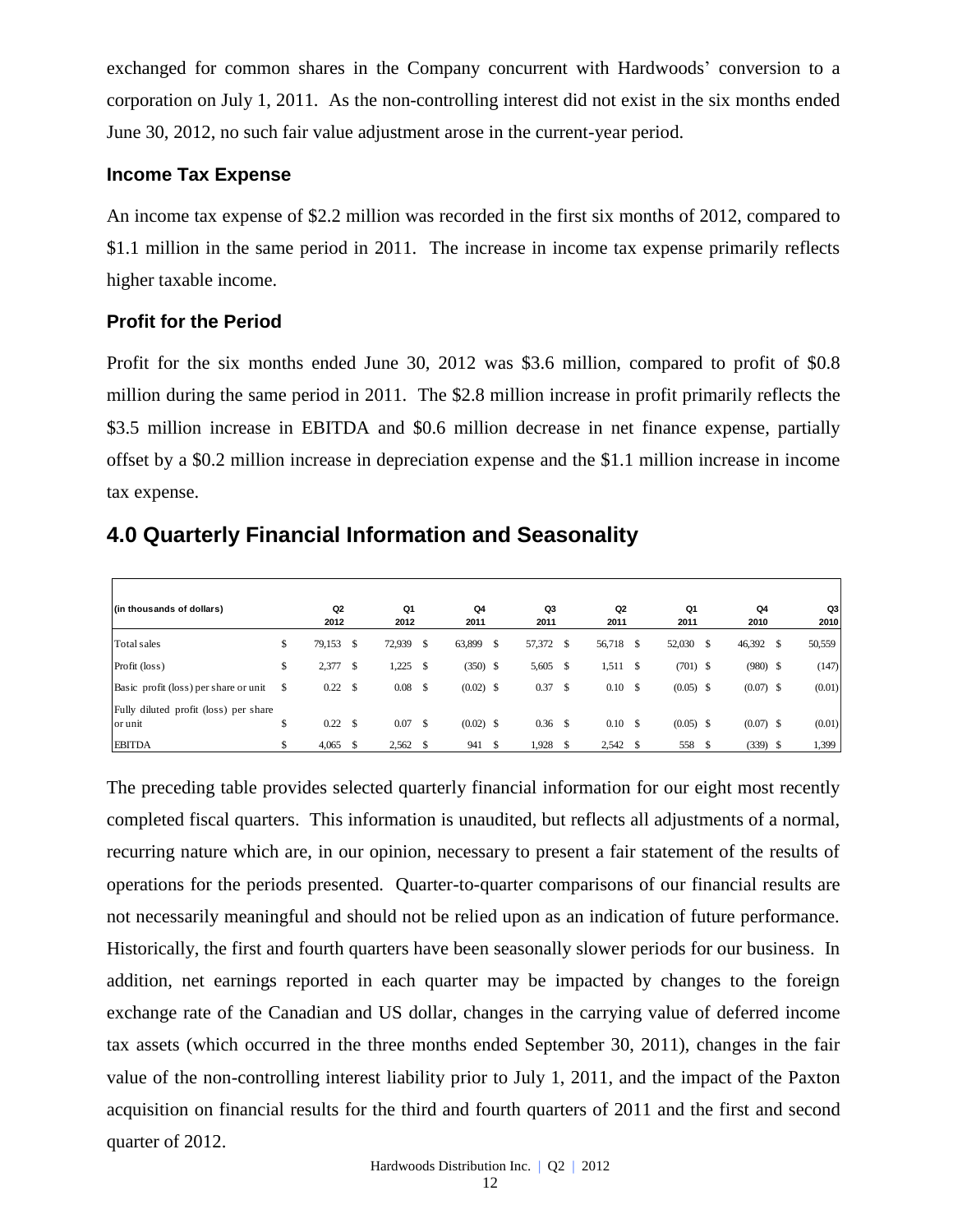# **5.0 Liquidity and Capital Resources**

| l Selected Unaudited Consolidated Financial<br>Information (in thousands of Canadian dollars) |   |         |                            |           |           |                          |           |
|-----------------------------------------------------------------------------------------------|---|---------|----------------------------|-----------|-----------|--------------------------|-----------|
|                                                                                               |   |         | Three months ended June 30 |           |           | Six months ended June 30 |           |
|                                                                                               |   | 2012    | 2011                       | \$ Change | 2012      | 2011                     | \$ Change |
| Cash provided by (used by) operating activities before changes                                |   |         |                            |           |           |                          |           |
| in non-cash working capital                                                                   | D | 3.919   | 2.582                      | 1,337     | 6.501     | 5,125                    | 1,376     |
| Changes in non-cash working capital                                                           |   | (7.765) | (5.444)                    | (2,321)   | (13, 231) | (7,159)                  | (6,072)   |
| Net cash used in operating activities                                                         |   | (3,846) | (2,862)                    | (984)     | (6,730)   | (2,034)                  | (4,696)   |
| Net cash provided by (used in) investing activities                                           |   | (106)   | 69                         | (175)     | 72        | 122                      | (50)      |
| Net cash provided by financing activities                                                     |   | 3.966   | 2.634                      | 1,332     | 6.327     | 1.898                    | 4,429     |
| Increase (decrease) in cash                                                                   |   | 14      | (159)                      | 173       | (331)     | (14)                     | (317)     |
| Cash, beginning of period                                                                     |   | 47      | 188                        | (141)     | 392       | 43                       | 349       |
| Cash, end of period                                                                           |   | 61      | 29                         | 32        | 61        | 29                       | 32        |

# 5.1 Cash Flows from Operating, Investing and Financing Activities

### *Net cash used in operating activities*

Cash used in operating activities was \$3.8 million in the second quarter of 2012, compared to \$2.9 million in the same period in 2011. Cash provided by operating activities before changes in non-cash working capital increased by \$1.3 million, primarily reflecting the \$1.5 million increase in second quarter EBITDA. In addition, investment in non-cash working capital was higher by \$2.3 million in the second quarter of 2011 compared to the same period in the prior year. An analysis of changes in working capital is provided in section 5.2 of this report.

Cash used in operating activities in the six months ended June 30, 2012 was \$6.7 million, compared to \$2.0 million in the same period in the prior year. Cash provided by operating activities, before changes in non-cash working capital, increased by \$1.4 million, primarily reflecting the \$3.5 million increase in EBITDA partially offset by a \$1.8 million cash receipt of an income tax refund in the first quarter of 2011 that was not repeated in 2012. Investment made in non-cash working capital increased by \$6.1 million in the six months ended June 30, 2012 compared to the prior year period. An analysis of changes in working capital is provided in section 5.2 of this report.

### *Net cash provided by (used in) investing activities*

Net cash from investing activities changed by \$0.2 million and \$0.1 million, respectively, in the second quarter and first six months of 2012 when compared to the same periods in 2011. Net cash from investing activities comprises cash collections on long-term receivables and proceeds from disposal of property, plant and equipment, less capital expenditures made to acquire additional property, plant and equipment.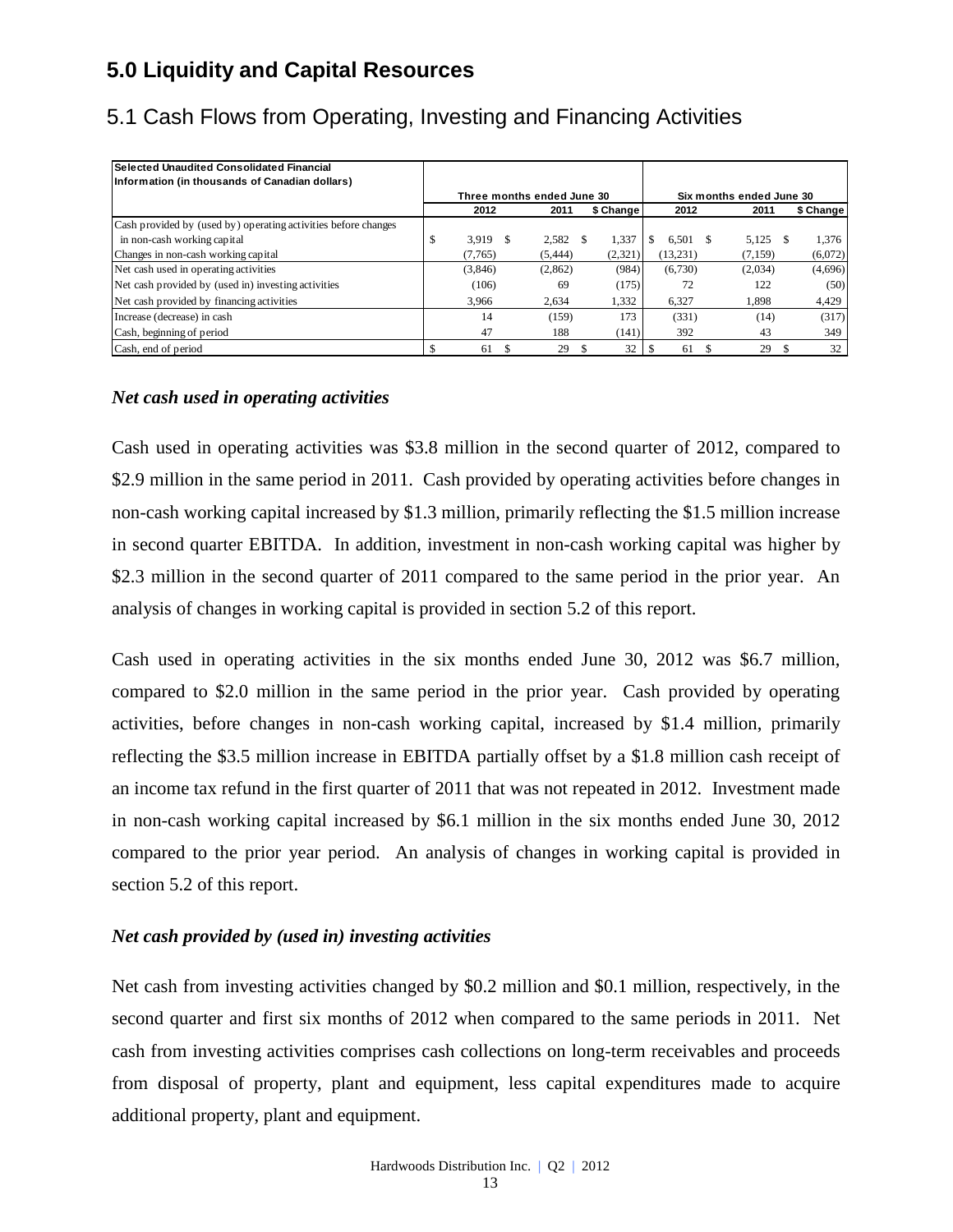Prior to the Paxton acquisition, our capital expenditures were typically low as we leased all of our buildings and contracted out all freight delivery services. Capital expenditures that were made were principally for the replacement of forklifts, furniture and fixtures, leasehold improvements and computer equipment. Between 2007 and 2011, capital expenditures were lower than normal, reflecting the closure of 11 branch locations in response to weak economic conditions. These closures freed up additional forklift capacity and reduced our need to purchase replacement forklift equipment. We also decreased many of our discretionary cash outlays for capital items during this period as we emphasized cost reduction and cash conservation. As a result, our total capital expenditures amounted to just \$0.1 million in the year ended December 31, 2010, and \$0.4 million in 2011. In 2012 we have recommenced a rotational forklift replacement program, which has accounted for the majority of our capital expenditures of \$0.2 million in the second quarter of 2012 and \$0.3 million in the six months ended June 30, 3012.

We also lease automobiles for the use of outside sales representatives and certain managers. For the year ended December 31, 2011, principle payments on automobile finance lease obligation were \$0.7 million (2010 - \$0.8 million). In the three months ended June 30, 2012, principle payments on automobile finance lease obligation were \$0.2 million (three months ended June 30, 2011 - \$0.2 million), and for the six months ended June 30, 2012 were \$0.4 million (six months ended June 30, 2011 - \$0.3 million).

We believe we have made sufficient expenditures to sustain productive capacity of our business as it relates to our needs for property, plant and equipment.

Our acquisition of Paxton on September 19, 2011 will increase our future maintenance capital expenditure needs. Unlike other Hardwoods Distribution operations, the Paxton business requires ongoing investment in moulders and other light remanufacturing equipment. The Paxton operations also buy trailers and lease tractor units for use in delivery of product to customers, whereas other Hardwoods operations contract out this freight delivery service to third-party carriers. We anticipate that additional annual capital expenditure requirements of approximately \$0.5 million will be associated with maintaining the productive capacity of the Paxton business.

### *Net cash provided by financing activities*

Net cash provided by financing activities increased by \$1.3 million and \$4.4 million, respectively, in the second quarter and the first six months of 2012 when compared to the same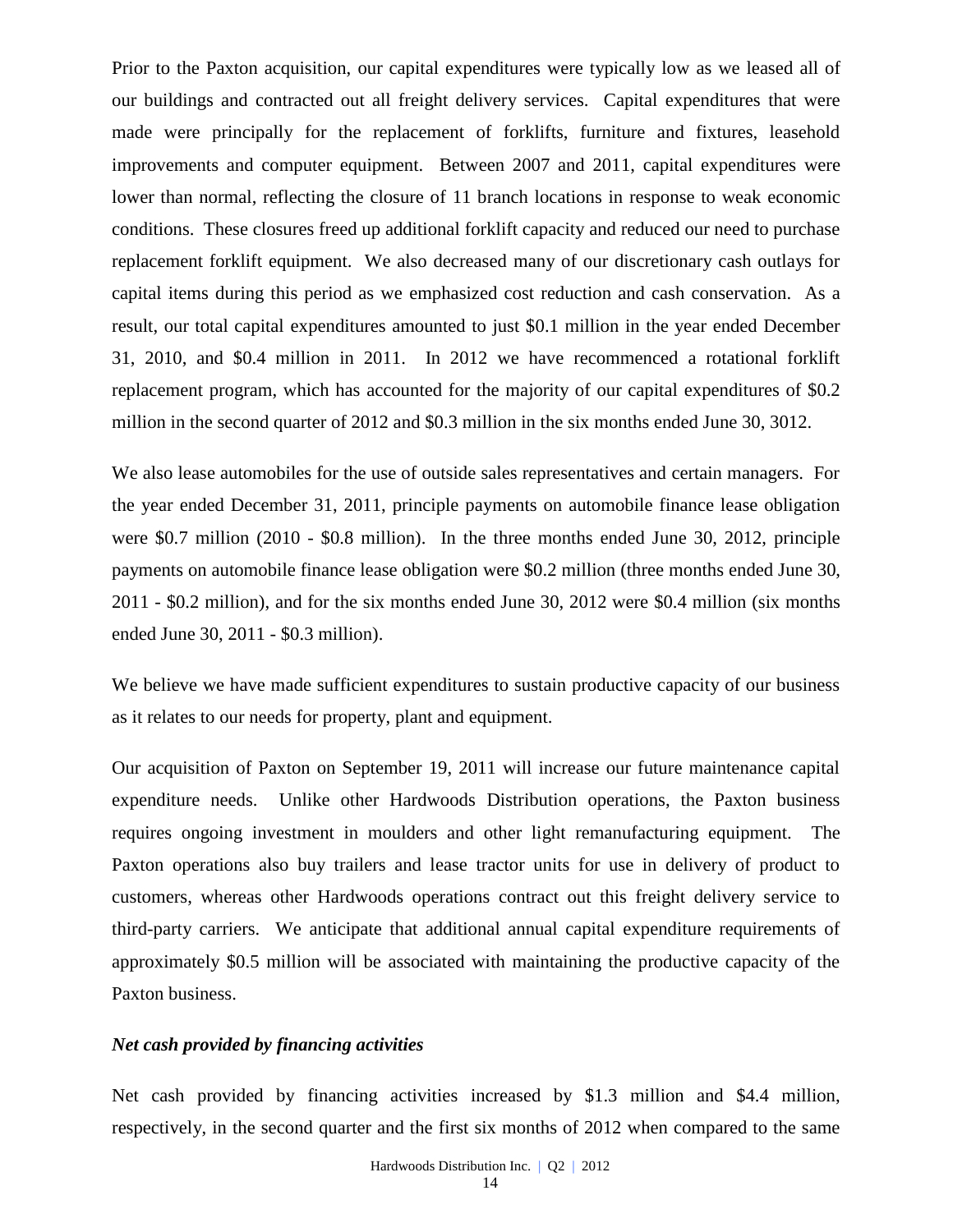periods in 2011. The year-over-year increase in both periods primarily reflects increased bank indebtedness as we supported sales growth with higher working capital investment.

# 5.2 Working Capital

Our business requires an ongoing investment in working capital, which we consider to be comprised of accounts receivable, inventory, and prepaid expenses, partially offset by provisions and short-term credit provided by suppliers in the form of accounts payable and accrued liabilities. We had working capital of \$80.8 million at June 30, 2012, compared to \$57.9 million at June 30, 2011. Most of this increase is attributable to the Paxton inventory and accounts receivable we purchased as part of the acquisition, together with our own increased investment in accounts receivable to support sales growth.

Our investment in working capital fluctuates from quarter-to-quarter based on factors such as seasonal sales demand, strategic purchasing decisions taken by management, and the timing of collections from customers and payments made to our suppliers. Historically the first and fourth quarters are seasonally slower periods for construction activity and therefore demand for hardwood products decreases. As a result, sales and working capital requirements may be lower in these quarters. A summary of changes in our non-cash operating working capital during the three and six months ended June 30, 2012 and 2011 is provided below.

| (in thousands of Canadian dollars)             |                    |                                   |                                                                                   |                    |
|------------------------------------------------|--------------------|-----------------------------------|-----------------------------------------------------------------------------------|--------------------|
| Source (use) of funds                          | 2012               | Three months Three months<br>2011 | Six months<br>ended June 30, ended June 30, ended June 30, ended June 30,<br>2012 | Six months<br>2011 |
|                                                |                    |                                   |                                                                                   |                    |
| Accounts receivable                            | \$<br>$(2,478)$ \$ | $(2,769)$ \$                      | $(9,034)$ \$                                                                      | (8,269)            |
| Inventory                                      | (5,755)            | (2,510)                           | (5,905)                                                                           | (1,702)            |
| Prepaid expenses                               | (669)              | 47                                | (514)                                                                             | 190                |
| Provisions                                     | 14                 | 18                                |                                                                                   | (52)               |
| Accounts payable and accrued liabilities       | 1.123              | (230)                             | 2,217                                                                             | 2,674              |
| Increase in non-cash operating working capital | $(7,765)$ \$       | (5,444)                           | $(13,231)$ \$                                                                     | (7,159)            |

Continued compliance with financial covenants under our credit facilities is important to ensure that we have adequate financing available to meet our working capital requirements. The terms of our revolving credit facilities are addressed in section 5.3 of this report.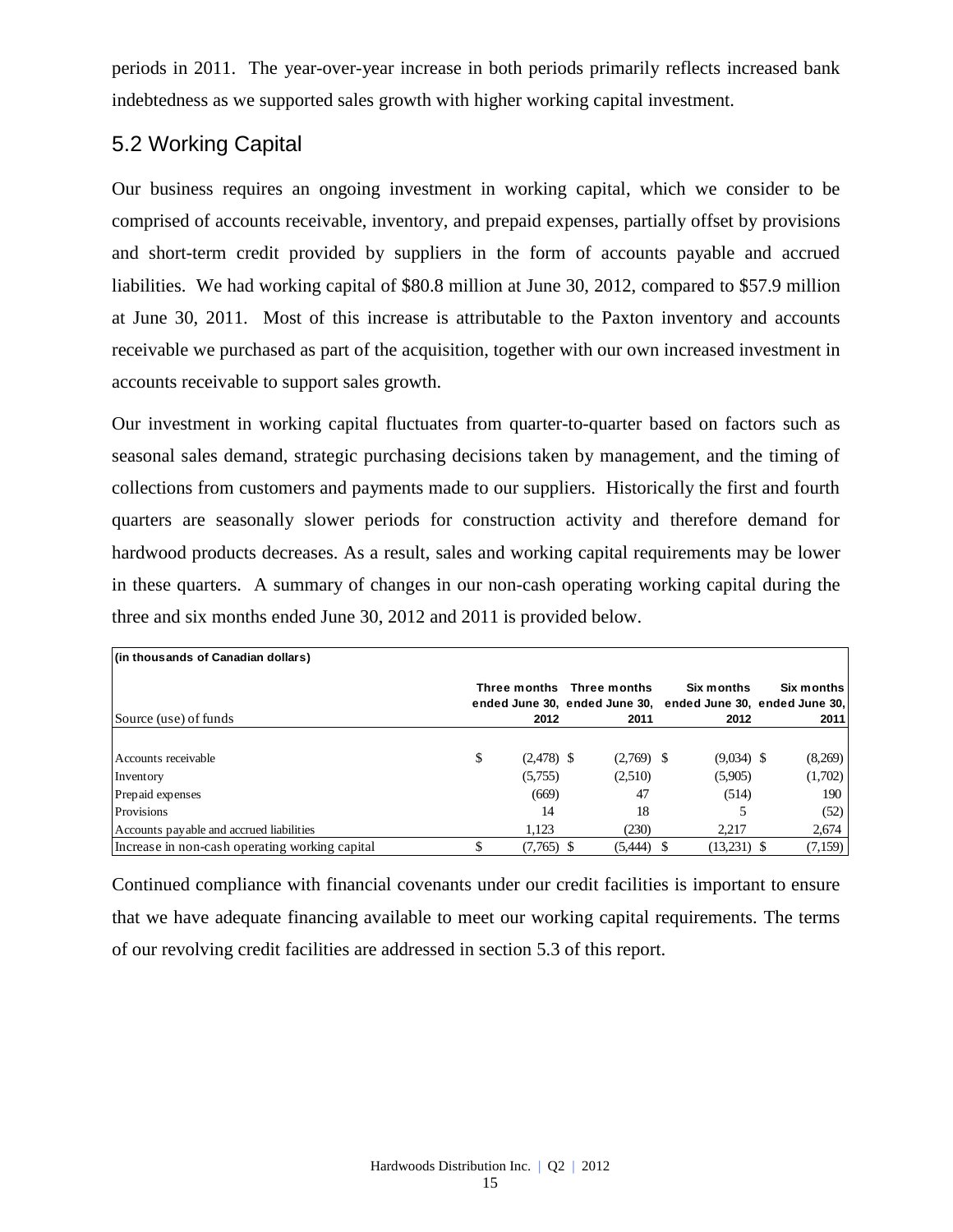# 5.3 Revolving Credit Facilities and Debt Management Strategy

| Selected Unaudited Consolidated Financial Information (in thousands of dollars) |    |               |    |                   |  |  |  |  |  |  |  |
|---------------------------------------------------------------------------------|----|---------------|----|-------------------|--|--|--|--|--|--|--|
|                                                                                 |    | As at         |    | As at             |  |  |  |  |  |  |  |
|                                                                                 |    | June 30, 2012 |    | December 31, 2011 |  |  |  |  |  |  |  |
| Cash and cash equivalents                                                       | \$ | (61)          | \$ | (392)             |  |  |  |  |  |  |  |
| <b>Bank</b> indebtedness                                                        |    | 27,207        |    | 19,794            |  |  |  |  |  |  |  |
| Net Debt                                                                        | \$ | 27,146        | ъ  | 19,402            |  |  |  |  |  |  |  |
| Shareholders' equity                                                            |    | 74,965        |    | 71,899            |  |  |  |  |  |  |  |
| Total Capitalization                                                            |    | 102,111       |    | 91,301            |  |  |  |  |  |  |  |
| Net debt to total capitalization                                                |    | 26.6%         |    | 21.3%             |  |  |  |  |  |  |  |

We consider our capital to be bank indebtedness (net of cash) and shareholder's equity. As shown above, our net debt balance increased by \$7.7 million to \$27.1 million at June 30, 2012, from \$19.4 million at December 31, 2011. This increase in net debt primarily reflects the use of our bank lines to finance additional investment in working capital to support our higher sales. Overall net debt compared to total capitalization stood at 26.6% as at June 30, 2012, compared to 21.3% at December 31, 2011.

We have independent credit facilities in both Canada and the U.S. These facilities may be drawn down to meet short-term financing requirements such as fluctuations in non-cash working capital, and in the case of the Canadian credit facility, to also make capital contributions to our US operating subsidiary. The amount made available under our Canadian and US revolving credit facilities is, from time-to-time, limited to the extent of the value of certain accounts receivable and inventories held by our subsidiaries. Credit facilities also require ongoing compliance with certain credit ratios. A summary of our credit facilities at June 30, 2012 is provided in the following table. At June 30, 2012 the Company had total borrowing capacity available of \$21.7 million for future use, and to cover checks issued in excess of funds on deposit which were \$3.5 million at June 30, 2012.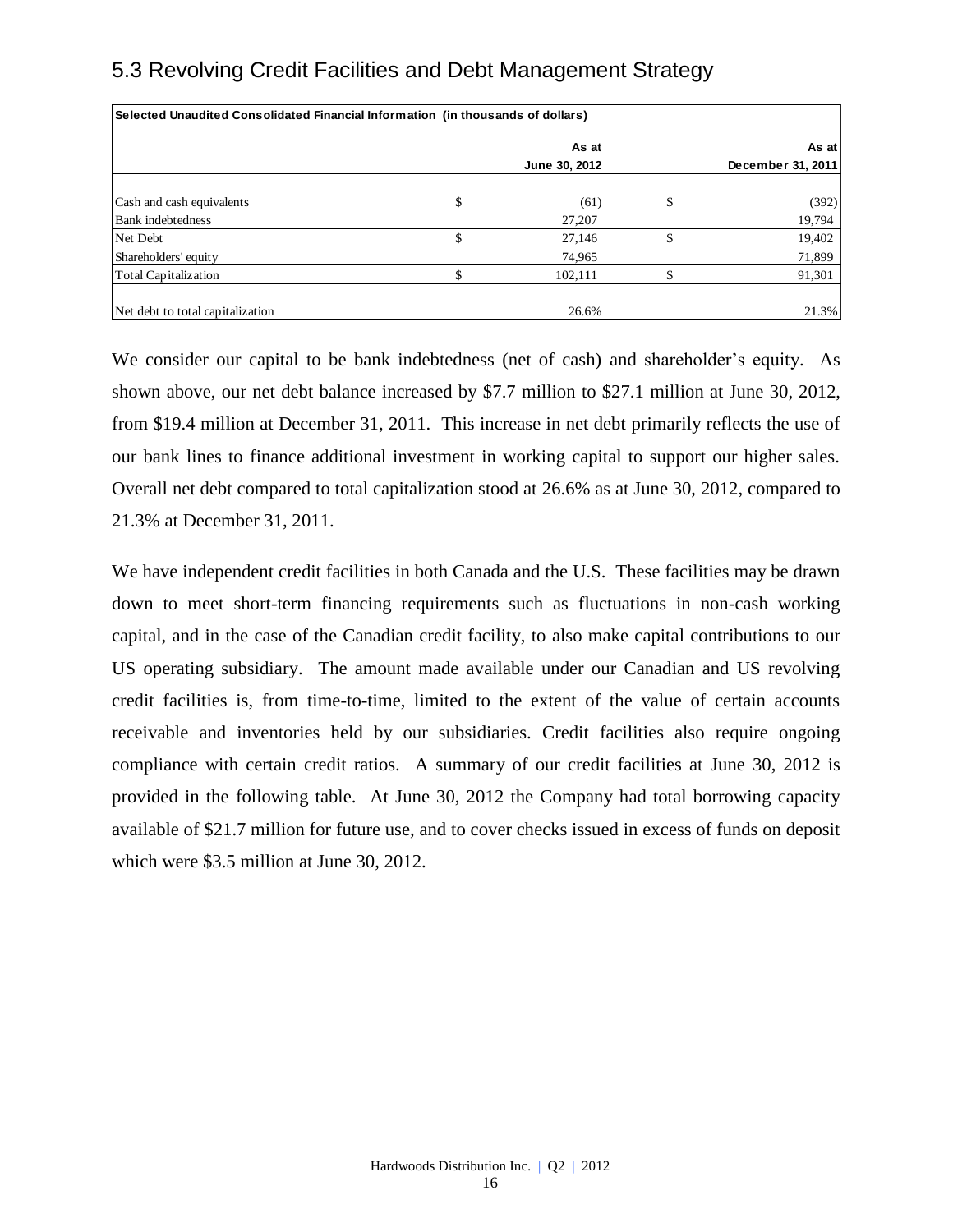|                                          | Selected Unaudited Consolidated Financial Information (in thousands of dollars) |                                      |  |  |  |  |  |  |  |  |  |  |
|------------------------------------------|---------------------------------------------------------------------------------|--------------------------------------|--|--|--|--|--|--|--|--|--|--|
|                                          | <b>Canadian Credit</b><br><b>Facility</b>                                       | <b>US Credit</b><br>Facility         |  |  |  |  |  |  |  |  |  |  |
| Maximum borrowings under credit facility | \$15 million                                                                    | \$30.5 million (US\$30 million)      |  |  |  |  |  |  |  |  |  |  |
| Credit facility expiry date              | August 7, 2016                                                                  | May 26, 2015                         |  |  |  |  |  |  |  |  |  |  |
| Available to borrow                      | $$15.0$ million                                                                 | $$30.5$ million (US\$ 30.0 million)  |  |  |  |  |  |  |  |  |  |  |
| Credit facility borrowings               | \$ 6.9 million                                                                  | $$16.9$ million (US\$ 16.6 million)  |  |  |  |  |  |  |  |  |  |  |
| Unused credit facility available         | \$ 8.1 million                                                                  | \$13.6 million (US\$13.4 million)    |  |  |  |  |  |  |  |  |  |  |
| Financial covenants:                     |                                                                                 |                                      |  |  |  |  |  |  |  |  |  |  |
|                                          | Covenant does not apply when                                                    | Covenant does not apply when         |  |  |  |  |  |  |  |  |  |  |
|                                          | the unused credit facility available                                            | the unused credit facility available |  |  |  |  |  |  |  |  |  |  |
|                                          | exceeds \$2.0 million, which it                                                 | exceeds US\$2.5 million, which it    |  |  |  |  |  |  |  |  |  |  |
|                                          | did at June $30, 2012$                                                          | did at June 30, 2012                 |  |  |  |  |  |  |  |  |  |  |

The terms of the agreements with our lenders provide that dividends cannot be made to our shareholders in the event that our subsidiaries are not compliant with their financial covenants. Our operating subsidiaries were compliant with all required credit ratios as at June 30, 2012. Accordingly there were no restrictions on dividends arising from non-compliance with financial covenants.

Our debt management strategy is to roll and renew (as opposed to repay and retire) our revolving credit facilities in Canada and the US when they expire in August 2016 and May 2015, respectively. We do not intend to restrict future dividends in order to fully extinguish our bank debt obligations upon their maturity. The amount of bank debt that will actually be drawn on our available revolving credit facilities will depend upon the seasonal and cyclical needs of the business, and our cash generating capacity going forward. When making future dividend decisions, we will consider the amount of financial leverage, and therefore bank debt, we believe is appropriate given existing and expected market conditions and available business opportunities. We do not target a specific financial leverage amount. We believe our current credit facilities are sufficient to finance our working capital needs and market expansion strategy.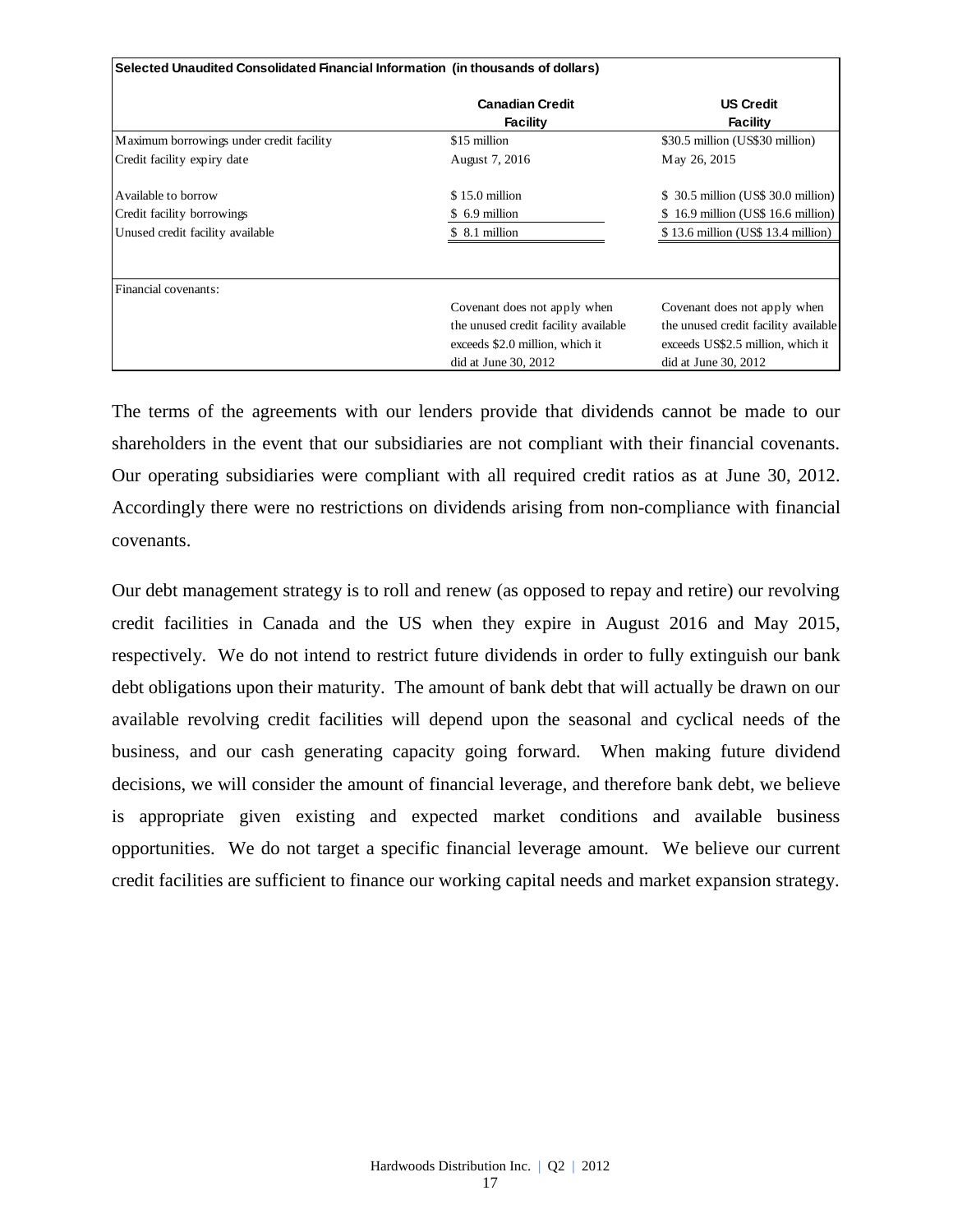## 5.4 Contractual Obligations

The table below sets forth our contractual obligations as at June 30, 2012. These obligations relate to leases on various premises and automobiles, and become due in the fiscal years indicated.

|    | (in thousands of Canadian dollars) |  |       |    |       |               |       |    |       |  |       |  |            |  |
|----|------------------------------------|--|-------|----|-------|---------------|-------|----|-------|--|-------|--|------------|--|
|    |                                    |  |       |    |       |               |       |    |       |  |       |  | 2017 and   |  |
|    | Total                              |  | 2012  |    | 2013  |               | 2014  |    | 2015  |  | 2016  |  | thereafter |  |
|    |                                    |  |       |    |       |               |       |    |       |  |       |  |            |  |
| -S | 18.102                             |  | 2.963 | \$ | 5,663 | $\mathcal{S}$ | 4.789 | \$ | 3,109 |  | 1.410 |  | 168        |  |

## 5.5 Off-Balance Sheet Arrangements

The Company has no off-balance sheet arrangements.

## 5.6 Financial Instruments

Financial assets include cash and cash equivalents and current and long-term receivables which are measured at amortized cost. Financial liabilities include bank indebtedness, accounts payable and accrued liabilities, income taxes payable and finance lease obligations which are measured at amortized cost. The carrying values of our cash and cash equivalents, accounts receivable, income taxes payable, accounts payable and accrued liabilities approximate their fair values due to the relatively short period to maturity of the instruments. The fair value of long-term receivables and finance lease obligations are not expected to differ materially from carrying value given the interest rate being charged. The carrying values of the credit facilities approximate their fair values due to the existence of floating market-based interest rates.

## 5.7 Share Data

As at August 7, 2012, the date of this MD&A, we had 16,176,087 common shares issued and outstanding. In addition at August 7, 2012 we have outstanding 82,630 performance shares and 279,979 restricted shares under the terms of our long-term incentive plan. The performance and restricted shares can be settled in common shares of the Company issued from treasury, shares purchased by the Company in the market, or in an amount of cash equal to the fair value of our common shares, or any combination of the foregoing. The restricted and performance shares vest over periods of up to three years and we intend to issue common shares from treasury to settle these obligations as they vest.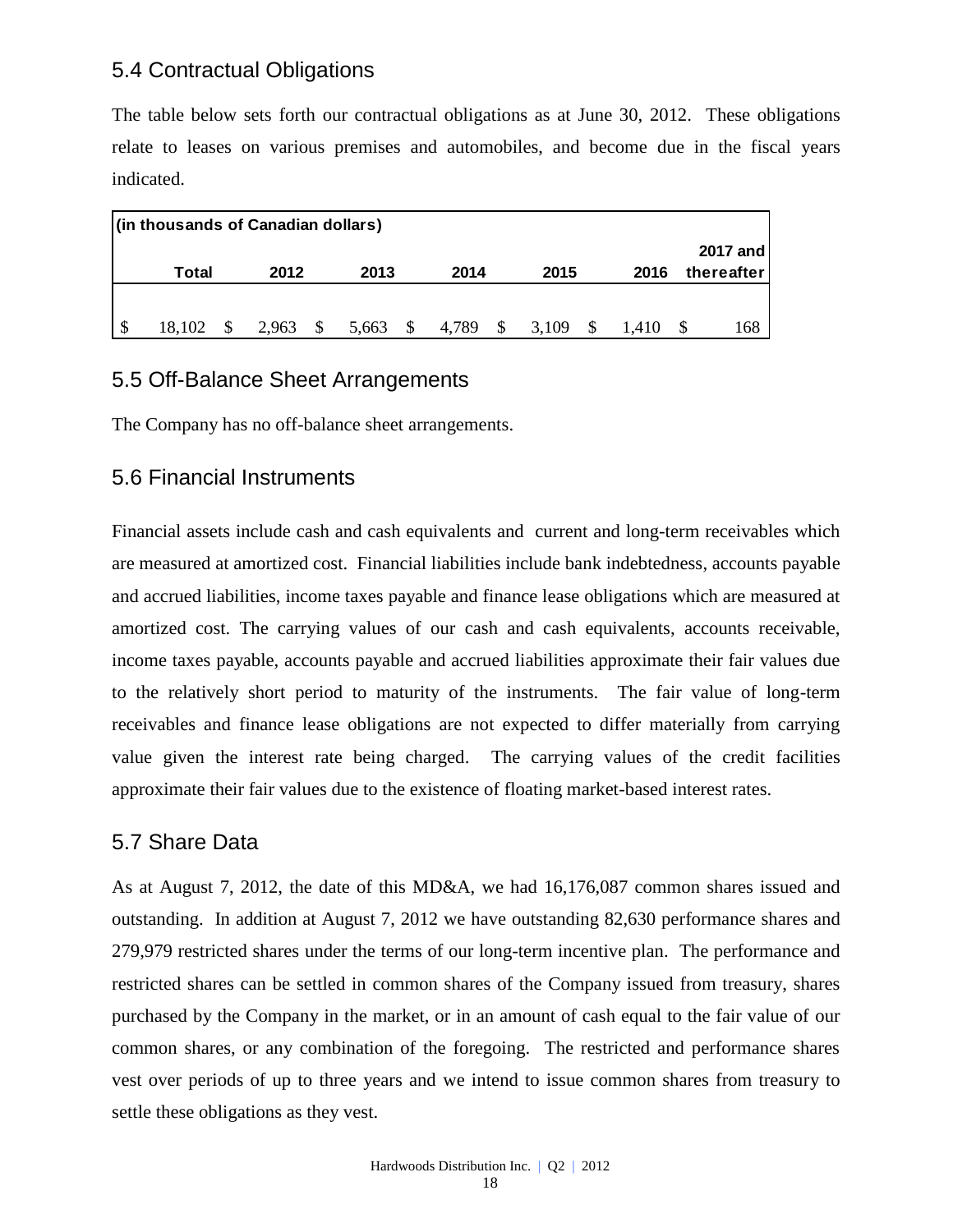## 5.8 Dividends

In the second quarter of 2012, we declared a quarterly dividend of \$0.03 per share, which was paid on July 31, 2012 to shareholders of record as at July 20, 2012. On August 7, 2012 we declared a quarterly dividend of \$0.03 per share, payable on October 31, 2012 to shareholders of record as at October 19, 2012. The Board regularly assesses the Company's dividend strategy, giving due consideration to anticipated cash needs for additional working capital to support growing the business, appropriate debt levels, acquisition opportunities which may be available, expected market conditions and demand for our products, and other factors.

# **6.0 Related Party Transactions**

Two of our Company directors are senior officers of Sauder Industries Limited ("SIL"). For the three months ended June 30, 2012, sales of \$0.1 million were made to affiliates of SIL, and purchases of \$7,000 were made from affiliates of SIL. For the six months ended June 30, 2012, sales of \$0.1 million were made to affiliates of SIL, and purchases of \$27,000 were made from affiliates of SIL. These sales and purchases took place at prevailing market prices.

# **7.0 Critical Accounting Estimates & Adoption of Changes in Accounting Policies**

## 7.1 Critical Accounting Estimates

The preparation of financial statements in accordance with IFRS requires that we make estimates and assumptions that can have a material impact on our results of operations as reported on a periodic basis. We base our estimates and assumptions on past experience and other factors that are deemed reasonable under the circumstances. Actual results could differ from these estimates. The critical estimates used in preparing our financial statements are:

*Accounts Receivable Provision*: Due to the nature of our business and the credit terms we provide to our customers, we anticipate that a certain portion of required customer payments will not be made, and we maintain an allowance for these doubtful accounts. The allowance is based on our estimate of the potential of recovering our accounts receivable, and incorporates current and expected collection trends.

*Valuation of Inventories:* We anticipate that the net realizable value of our inventory could be affected by market shifts or damage to our products. Our inventory is valued at the lower of cost and net realizable value.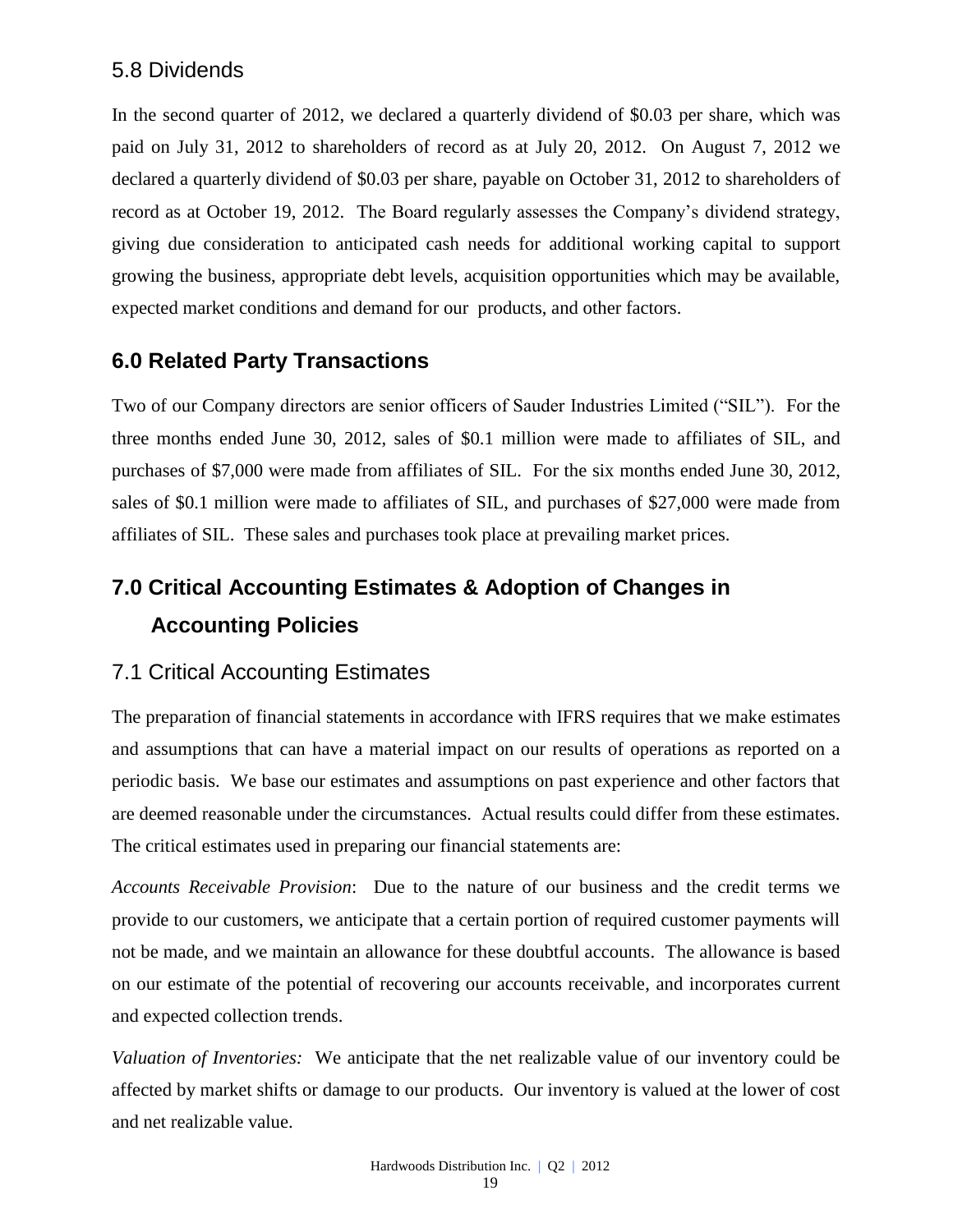*Deferred income Taxes:* We are required to make estimates and assumptions regarding future business results, as well as the amount and timing of certain future discretionary tax deductions available to us. These estimates and assumptions can have a material impact upon the amount of deferred income tax assets and liabilities that we recognize.

## 7.2 Adoption of New Accounting Standards

We note that the standard-setting bodies that determine IFRS have significant ongoing projects that could impact the IFRS accounting policies that we have selected. The impact of any new IFRS standards or interpretations will be evaluated as they are drafted and published. New standards and interpretations that have been identified but have yet to be adopted are:

#### *IFRS 9 - Financial Instruments*

In November 2009, the IASB issued IFRS 9 - *Financial Instruments*, which is the first step in its project to replace IAS 39 - *Financial Instruments: Recognition and Measurement*. IFRS 9 establishes the measurement and classification of financial assets. Under IFRS 9, financial assets are measured either at fair value through earnings or at amortized cost if certain conditions are met. The effective date of this standard is January 1, 2015, but early adoption is permitted. We will apply this standard to our financial statements beginning on January 1, 2015. We are currently evaluating the impact of IFRS 9 on our financial statements.

### *IFRS 10 – Consolidated Financial Statements*

In May 2011, the IASB issued IFRS 10 – *Consolidated Financial Statements*. The objective of IFRS 10 is to establish principles for the presentation and preparation of consolidated financial statements when an entity controls one or more other entities. The effective date of this standard is January 1, 2013, but early adoption is permitted. We will apply this standard to our financial statements beginning on January 1, 2013. The adoption of IFRS 10 is not expected to have a significant impact on our consolidated financial statements.

#### *IFRS 12 – Disclosure of Interests in Other Entities*

Hardwoods Distribution Inc. | Q2 | 2012 In May 2011, the IASB issued IFRS 12 – *Disclosure of Interests in Other Entities*. The objective of IFRS 12 is to require the disclosure of information that enables users of financial statements to evaluate the nature of, and risks associated with, its interests in other entities and the effects of those interests on its financial position, financial performance and cash flows. The effective date of this standard is January 1, 2013, but early adoption is permitted. We will apply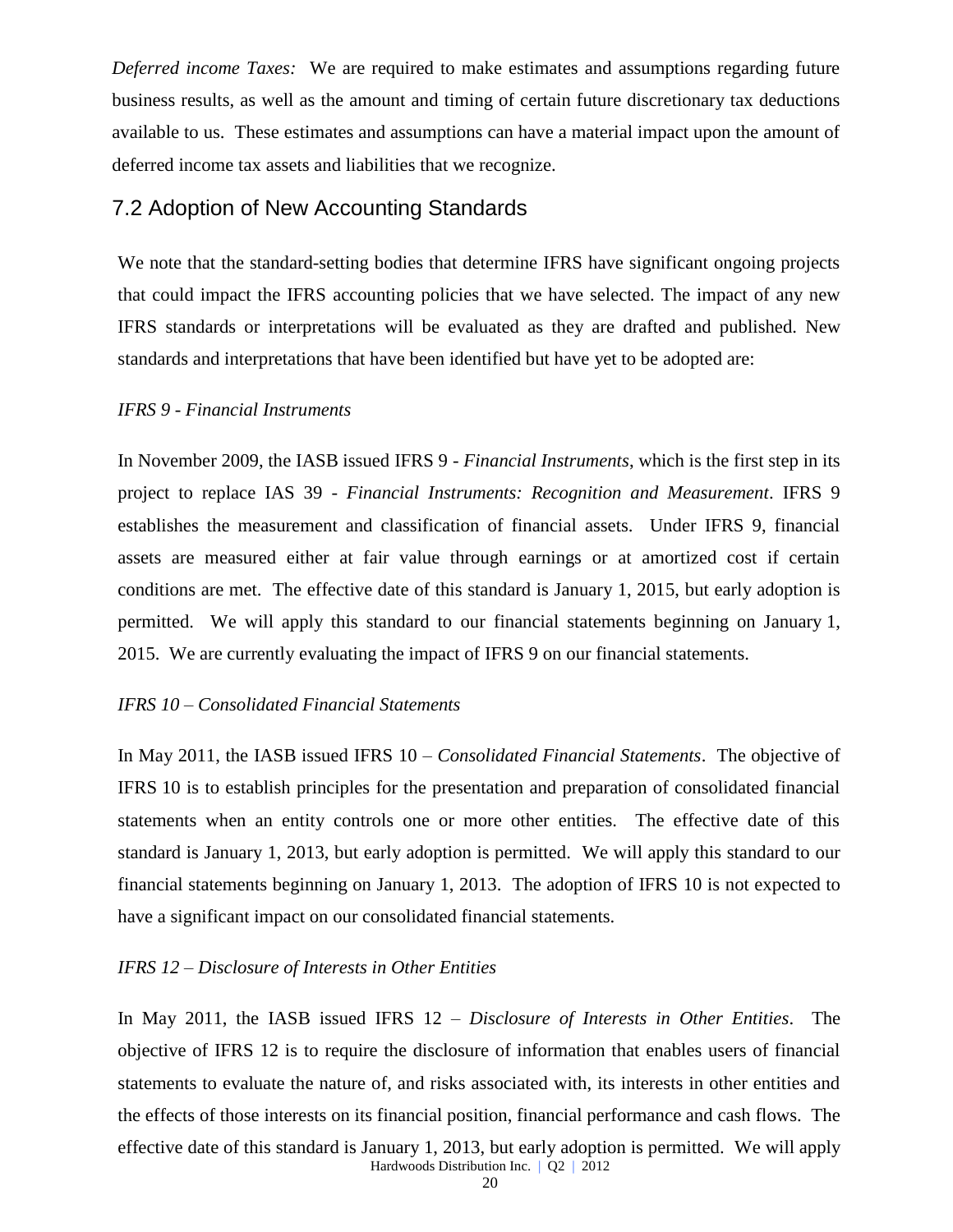this standard to our financial statements beginning on January 1, 2013. We are currently evaluating the impact of IFRS 12 on our financial statements.

### *IFRS 13 – Fair Value Measurement*

In May 2011, the IASB issued IFRS 13 – *Fair Value Measurement*. The objective of IFRS 13 is to define fair value, set out in a single IFRS framework for measuring fair value, and establish disclosure requirements regarding fair value measurements. The effective date of this standard is January 1, 2013, but early adoption is permitted. We will apply this standard to our financial statements beginning on January 1, 2013. We are currently evaluating the impact of IFRS 13 on our financial statements.

## **8.0 Risks and Uncertainties**

We are exposed to a number of risks and uncertainties in the normal course of business that could have a negative effect on our financial condition or results of operations. We identified significant risks that we were aware of in our Annual Information Form dated March 9, 2012, and in our Information Circular dated March 28, 2012. Both documents are available to readers at [www.sedar.com.](http://www.sedar.com/)

## **9.0 Internal Control over Financial Reporting**

Our management is responsible for establishing and maintaining adequate disclosure controls and procedures ("DC&P") and internal control over financial reporting ("ICFR"). Any systems of DC&P and ICFR, no matter how well designed, have inherent limitations. Therefore, even those systems determined to be effective can provide only reasonable assurance with respect to information required to be disclosed and financial statement preparation and presentation. There have been no changes in our ICFR during the quarter ended June 30, 2012 that have materially affected, or are reasonably likely to materially affect, our ICFR.

# **10.0 Note Regarding Forward Looking Information**

Certain statements in this MD&A contain forward-looking information within the meaning of applicable securities laws in Canada ("forward-looking information"). The words "anticipates", "believes", "budgets", "could", "estimates", "expects", "forecasts", "intends", "may", "might", "plans", "projects", "schedule", "should", "will", "would" and similar expressions are often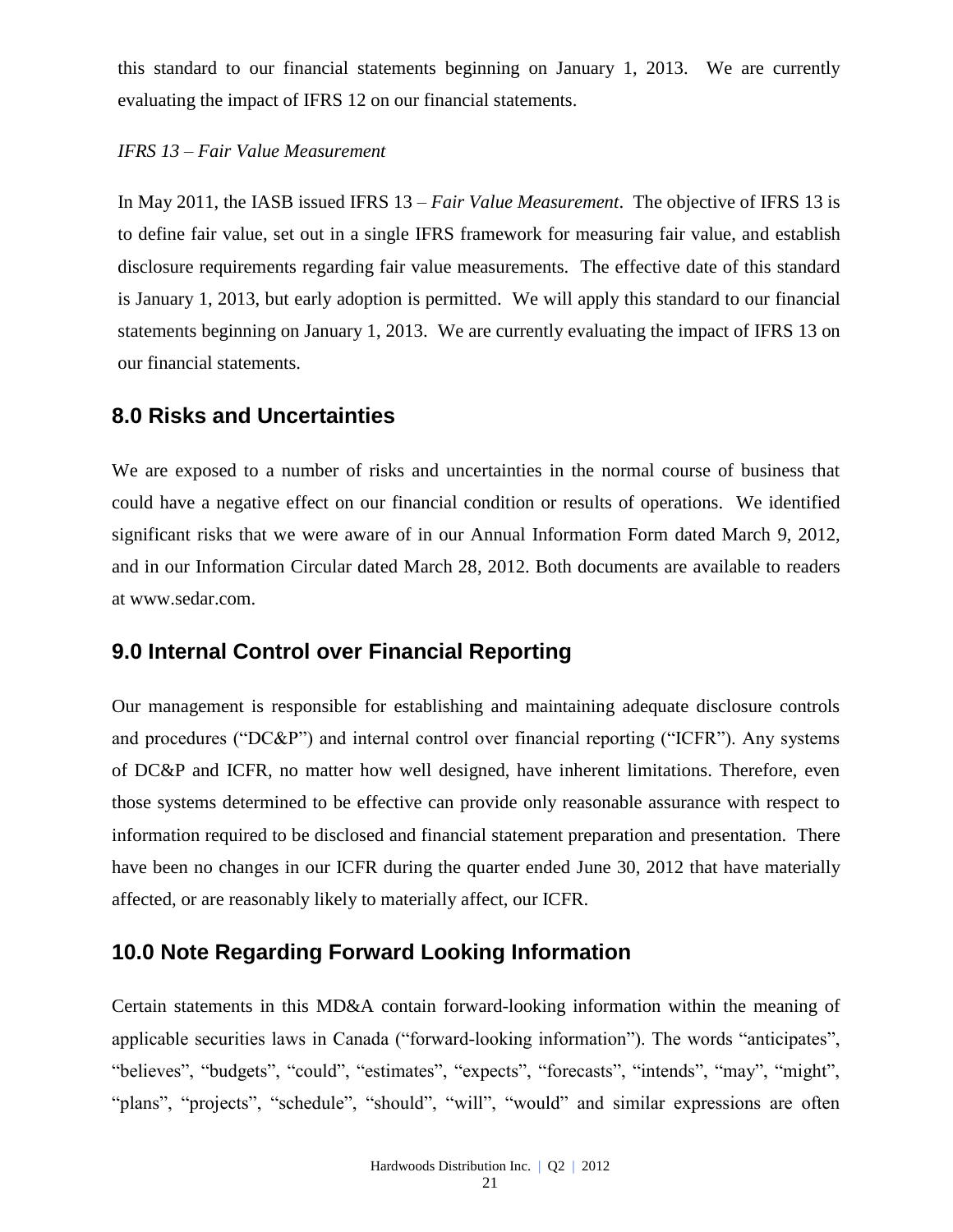intended to identify forward-looking information, although not all forward-looking information contains these identifying words.

The forward-looking information in this MD&A includes, but is not limited to: our belief that gains in Hardwoods sales, EBITDA and profit reflect gradual market improvement and the successful implementation of our market expansion strategies; our estimate that the historical norm for US housing starts is approximately 1.2 million starts per year; our belief that competition remained intense in all of our markets and put pressure on our ability to achieve product price increases in the second quarter of 2012; our belief that given that Hardwoods is performing well at historically low levels of market demand and pricing and high levels of competition, the Company has significant upside potential should economic conditions make a more pronounced turnaround; our belief that the Canadian residential construction market and the North American non-residential market were generally less affected by the economic downturn, and as such, offer less recovery-related growth potential; that we anticipate continued gradual improvement in market conditions through the balance of 2012, with further gains in US housing starts, steady demand in Canadian housing starts and a reasonable level of activity in non-residential construction markets; that we believe competition remains intense and could continue to put pressure on product prices and margins; that we expect that continued performance improvements will be driven primarily by our market expansion strategies; our intention to continue to strengthen our presence in the commercial and institutional construction markets, including leveraging Paxton's products and capabilities to make a broader range of products available to customers in these sectors; to grow our successful import program by seeking out attractive new products and introducing our branded lines of import products to Paxton's base of customers; and to solidify and further expand our presence in new geographic markets that we entered as a result of the Paxton acquisition, while targeting additional growth in selected existing markets; our belief that the Paxton operations provide significant opportunities for continued near-term growth,; that our plans to open an additional branch in Sacramento, California, as well as additional import product opportunities, will contribute to growth in the second half of 2012; that our key priorities for the balance of the year will be to continue executing our growth and operating strategies, including seeking out acquisition opportunities that further increase shareholder value; our belief that we have made sufficient expenditures to sustain productive capacity of our business as it relates to our needs for property, plant and equipment; that we anticipate additional annual capital expenditure requirements of approximately \$0.5 million associated with maintaining the productive capacity of the Paxton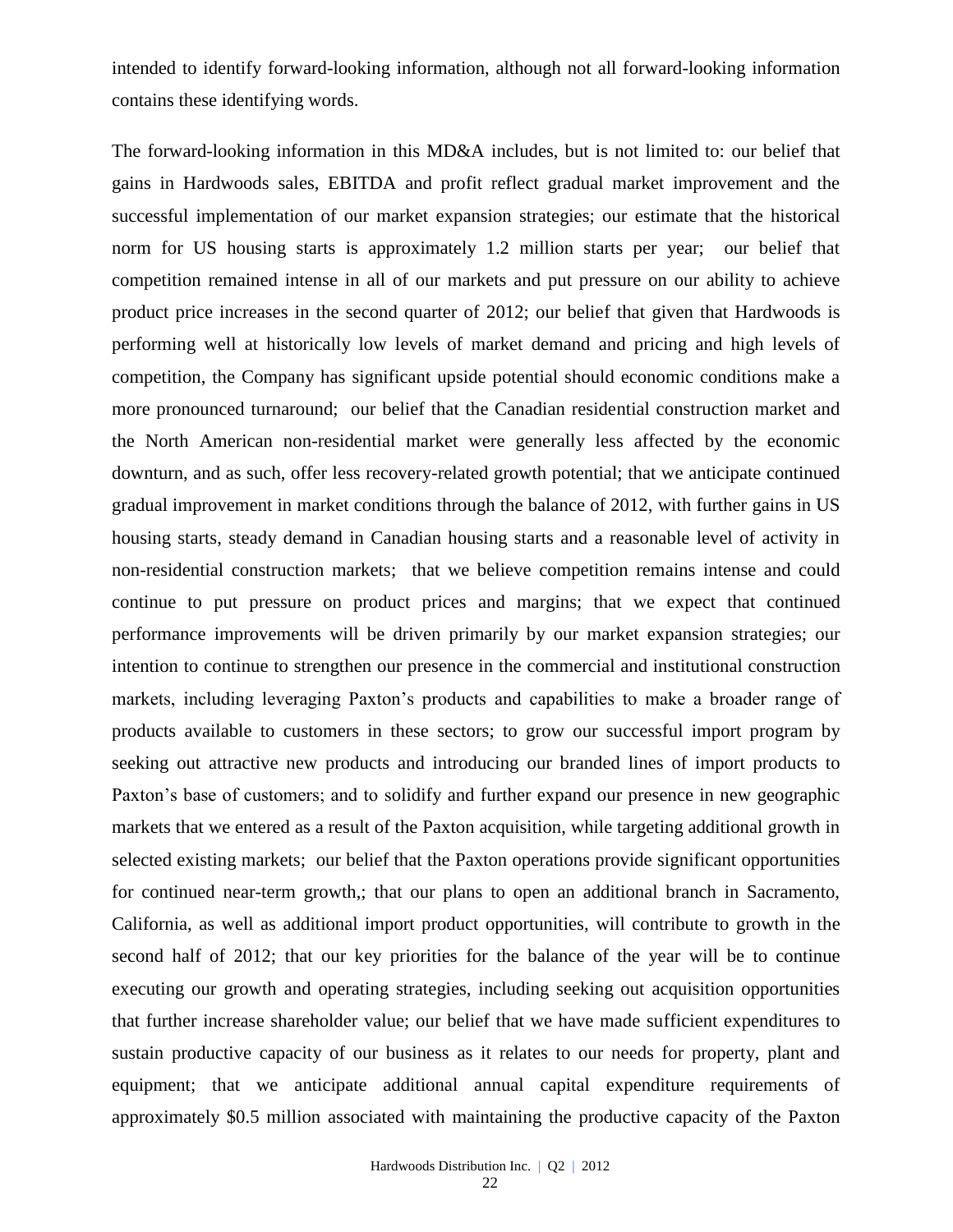business; that our debt management strategy is to roll and renew (as opposed to repay and retire) our revolving credit facilities in Canada and the US when they expire in August 2016 and May 2015, respectively; that we do not intend to restrict future dividends in order to fully extinguish our bank debt obligations upon their maturity; that when making future dividend decisions, we will consider the amount of financial leverage, and therefore bank debt, we believe is appropriate given existing and expected market conditions and available business opportunities; that we do not target a specific financial leverage amount; that we believe our current credit facilities are sufficient to finance our working capital needs and market expansion strategy; and that we intend to issue common shares from treasury to settle obligations under our long term incentive plan as they vest.

The forecasts and projections that make up the forward-looking information are based on assumptions which include, but are not limited to: there are no material exchange rate fluctuations between the Canadian and US dollar that affect our performance; the general state of the economy does not worsen; we do not lose any key personnel; there are no decreases in the supply of, demand for, or market values of hardwood lumber or sheet goods that harm our business; we do not incur material losses related to credit provided to our customers; our products are not subjected to negative trade outcomes; we are able to sustain our level of sales and EBITDA margins; we are able to grow our business long term and to manage our growth; there is no new competition in our markets that leads to reduced revenues and profitability; we do not become subject to more stringent regulations; importation of products manufactured with hardwood lumber or sheet goods does not increase and replace products manufactured in North America; our management information systems upon which we are dependent are not impaired; our insurance is sufficient to cover losses that may occur as a result of our operations; and, the financial condition and results of operations of our business upon which we are dependent is not impaired.

The forward-looking information is subject to risks, uncertainties and other factors that could cause actual results to differ materially from historical results or results anticipated by the forward-looking information. The factors which could cause results to differ from current expectations include, but are not limited to: exchange rate fluctuations between the Canadian and US dollar could affect our performance; our results are dependent upon the general state of the economy; we depend on key personnel, the loss of which could harm our business; decreases in the supply of, demand for, or market values of hardwood lumber or sheet goods could harm our business; we may incur losses related to credit provided to our customers; our products may